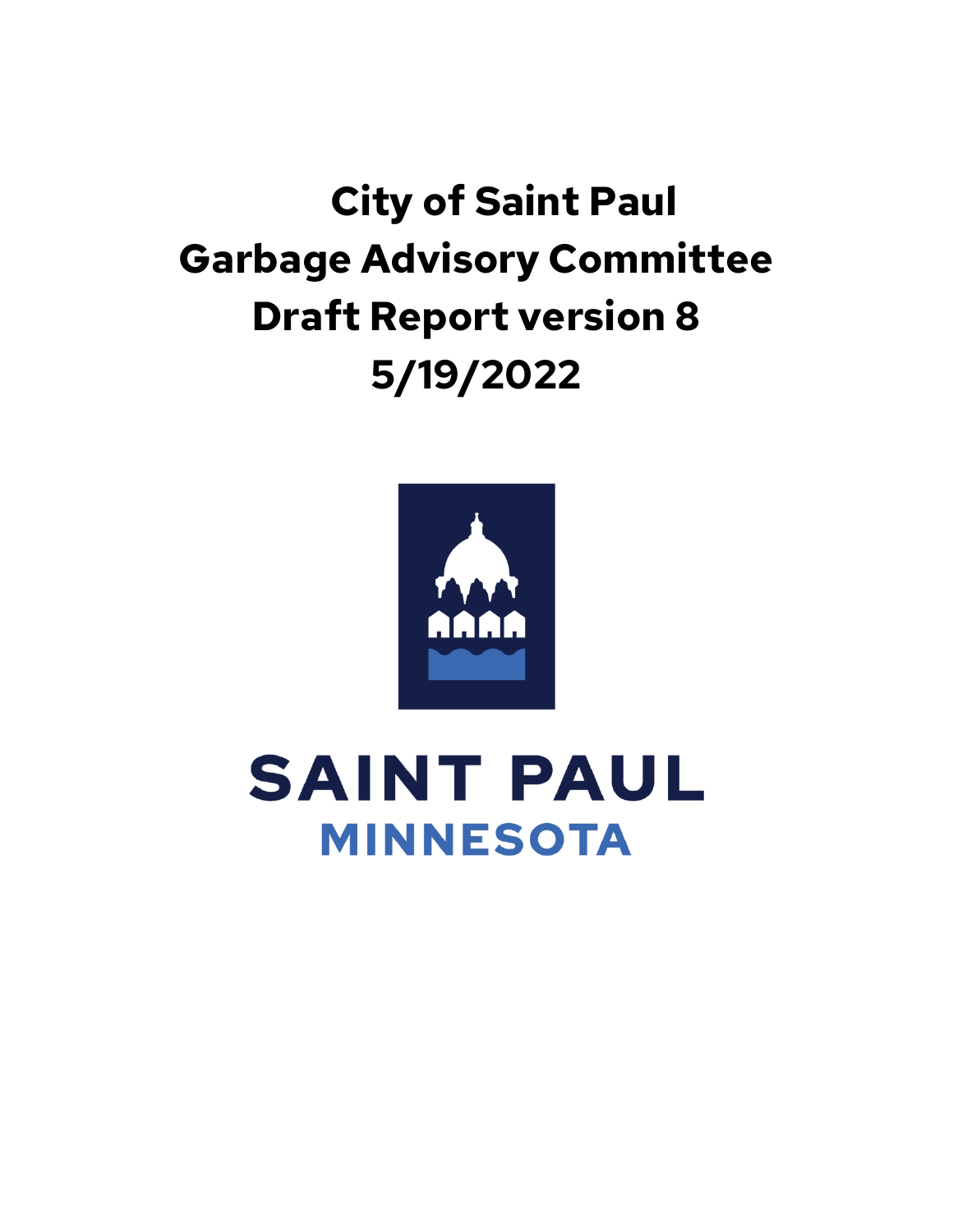

# Table of Contents

| I.                                                                  |
|---------------------------------------------------------------------|
|                                                                     |
| The Next Generation of the City's Solid Waste Management Program  6 |
| Н.                                                                  |
|                                                                     |
|                                                                     |
|                                                                     |
|                                                                     |
|                                                                     |
| III.                                                                |
|                                                                     |
|                                                                     |
|                                                                     |
|                                                                     |
|                                                                     |
| IV.                                                                 |
|                                                                     |
|                                                                     |
|                                                                     |
|                                                                     |
|                                                                     |
| V.                                                                  |
|                                                                     |
|                                                                     |
|                                                                     |
|                                                                     |
|                                                                     |
| VI.                                                                 |
|                                                                     |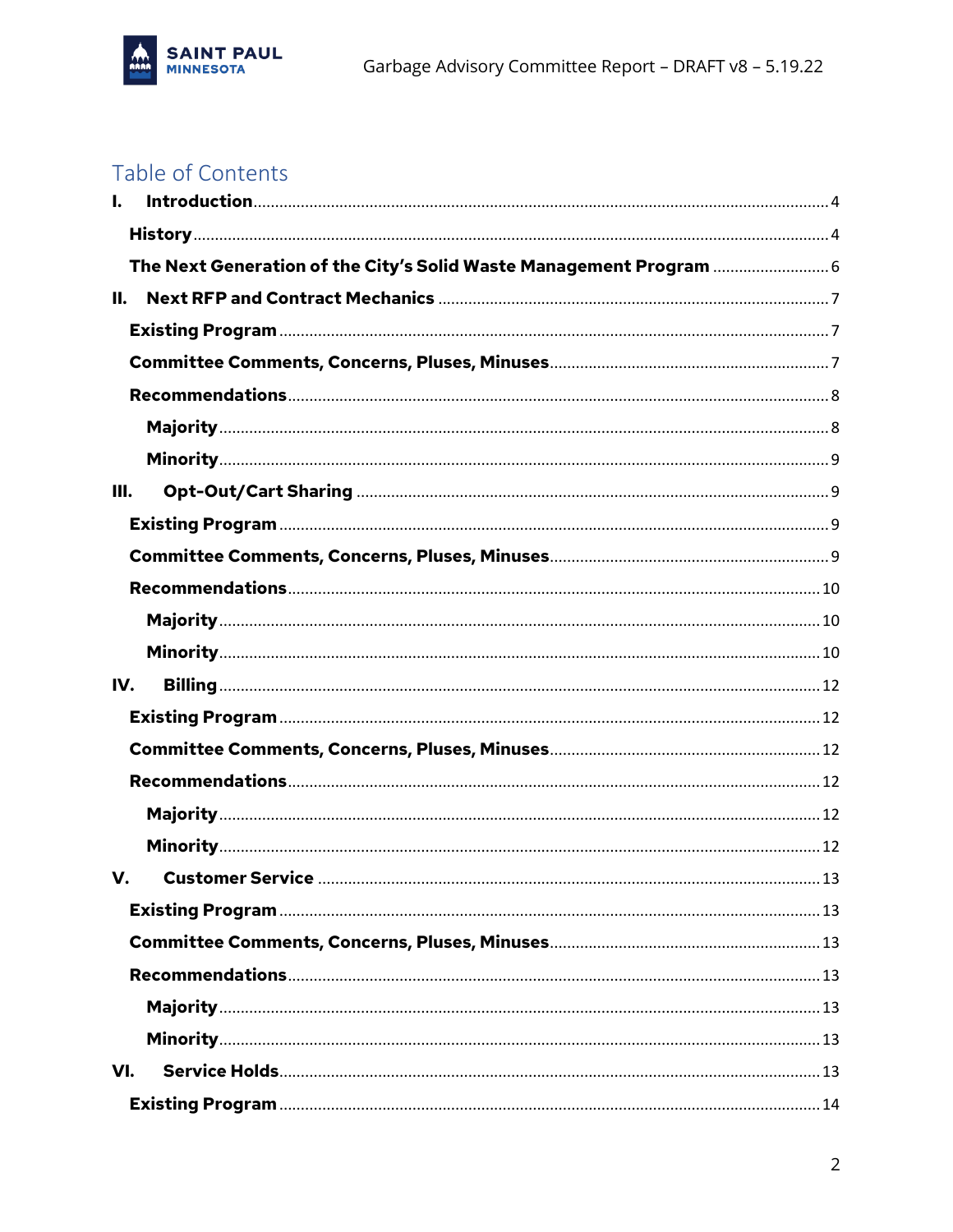

| VII.  |  |
|-------|--|
|       |  |
|       |  |
|       |  |
|       |  |
|       |  |
| VIII. |  |
|       |  |
|       |  |
|       |  |
|       |  |
|       |  |
| IX.   |  |
|       |  |
|       |  |
|       |  |
|       |  |
|       |  |
| Х.    |  |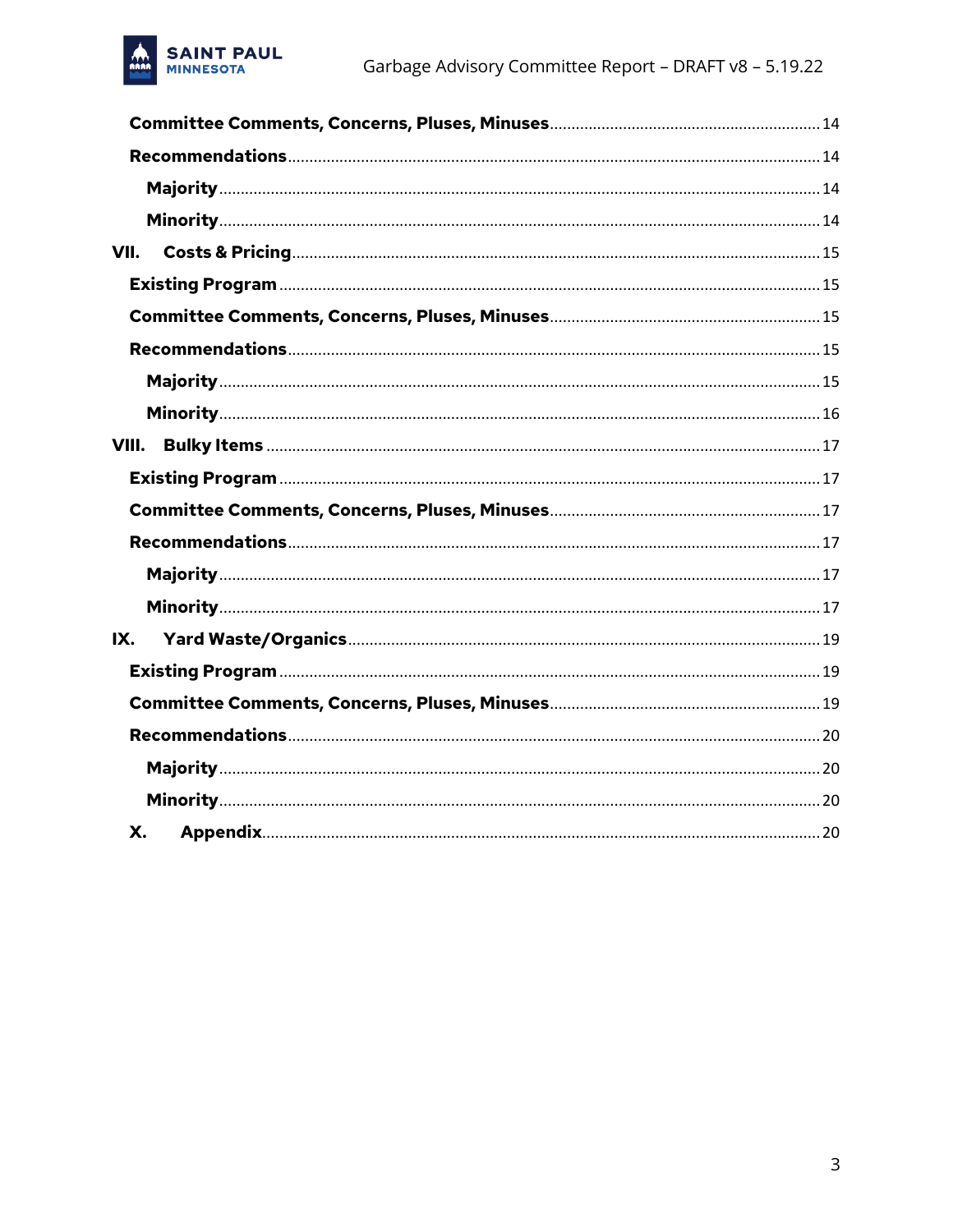

### <span id="page-3-0"></span>**I. Introduction**

The November 2019 consideration of the 2020 garbage rates included comments by the public which proposed creation of a garbage advisory group to provide input to the Council for future changes to the Coordinated Collection (CC) Program. The current contract for garbage, bulky item, and yard waste collection ends September 30, 2023. The City must consider what the next iteration of the program will be, and what changes could be considered.

A Garbage Advisory Committee, comprised of residents who applied for a position, was convened. Eighteen members were appointed by the Mayor with the advice and consent of Council Members. The members represented the wide diversity of St. Paul residents:

- Various geographic, income, language, and cultural areas of the City
- Homeowners, renters and rental property owners with 1-4-unit or townhouse properties
- Persons who wished to adjust and improve the CC program and those opposed to it
- Persons with some garbage knowledge and those without
- Persons highly engaged in the Sustainability movement, and those who were not

The charge of the Committee was to advise the City on issues associated with the City's solid waste management programs and as individually interested, to be an ambassador for the Committee and the City with neighbors and neighborhood organizations. Changes to recycling and organics collections were not included in the Committee's work, except as they informed the Committee on the role of those programs in an integrated solid waste management system.

All meetings of the Committee were open to the public. A public web page specific to the Committee's work was established which held all meeting and recordings, materials and a web form for submission of public comments (Garbage Advisory Committee | Saint Paul [Minnesota \(stpaul.gov\)\)](https://www.stpaul.gov/departments/public-works/residential-garbage/garbage-advisory-committee) were posted. There was also time on the Committee's meeting agendas for non-Committee individuals to provide comments and advice.

This Report of the Committee provides program areas for the City to evaluate as it moves forward with the CC program.

### <span id="page-3-1"></span>**History**

Between 2009 and 2015 the City of Saint Paul enhanced the City's efforts toward sustainability, environmental and public health protection, and conservation of energy and natural resources. Studies by the State of Minnesota and the Wilder Foundation found that many City residents paid a higher cost for solid waste management than surrounding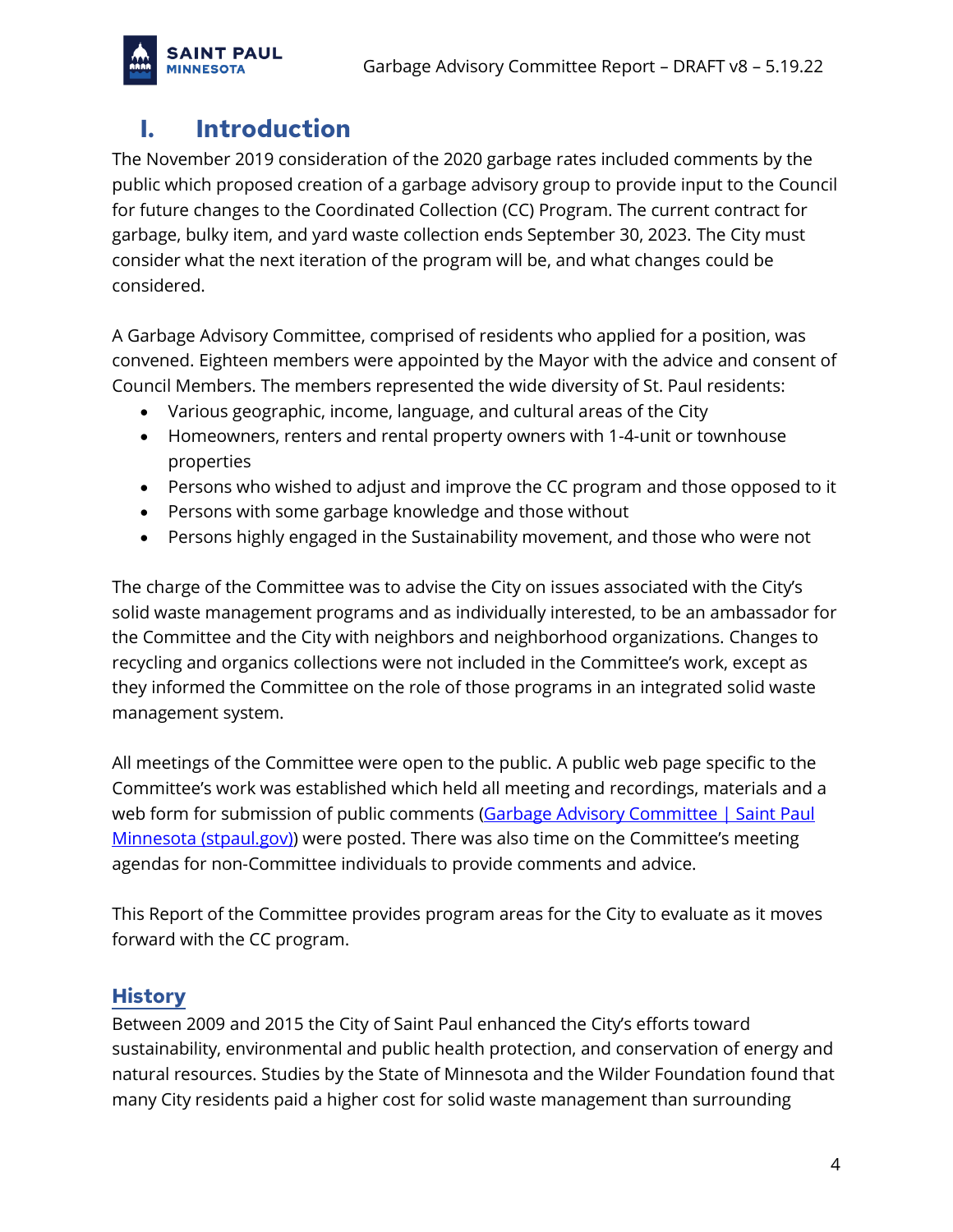

cities. In 2015 the Macalester-Groveland Community Council researched trash collection in Saint Paul through surveys, community meetings and interviews and urged the City to adopt organized trash collection. The City began a process to implement a coordinated collection program in 2016. A series of community meetings, surveys, and Open Saint Paul activities sought additional input and advice from residents (RES 16-337 h[ttps://www.stpaul.gov/sites/default/files/Media%20Root/Public%20Works/OTC%20Resolut](https://www.stpaul.gov/sites/default/files/Media%20Root/Public%20Works/OTC%20Resolution.pdf) [ion.pdf\)](https://www.stpaul.gov/sites/default/files/Media%20Root/Public%20Works/OTC%20Resolution.pdf).

On July 19, 2017, the Council directed City staff to work with the existing licensed residential collectors in accordance with Minnesota Statutes to negotiate with the existing licensed residential collectors. On November 18, 2017, the Council authorized the execution of the contract between the City of Saint Paul and St. Paul Haulers, LLC for the provision of trash collection services. All 1-4-unit residential properties located in Saint Paul became part of this system.

The City Council defined the following goals and anticipated benefits of the Coordinated Collection Program:

- Stable, uniform rates and reasonable, low cost.
	- o A survey of residents found wide disparities in prices charged by haulers. Review of invoices submitted by residents noted a small cart with weekly service cost between \$10.33 and \$53.65 per month. The City wished to ensure that residents would get consistent service at a reasonable price throughout the City.
- Reduction in illegal dumping.
	- $\circ$  When people choose not to or are unable to sign up for garbage service, they may find other ways to dispose of their garbage, including illegal dumping. Illegal dumping affects the entire community by decreasing property values, harming the environment, and costing the City over \$300,000 a year to clean up. It was hoped that standard service throughout the City would reduce illegal dumping.
- Reduced truck traffic.
	- $\circ$  Before coordinated collection, there were 15 haulers serving overlapping areas. Multiple trucks in alleys and streets creates unnecessary noise, alley and street wear and tear, additional exhaust, and safety issues. Coordinated collection resulted in one truck per week serves most alleys or streets for garbage collection.
- Equitable service and pricing.
	- o Saint Paul is home to new residents from throughout the world. A standard service allowed all residents to receive uniform prices which were not based on their ability to negotiate lower prices. Service is not available to all areas.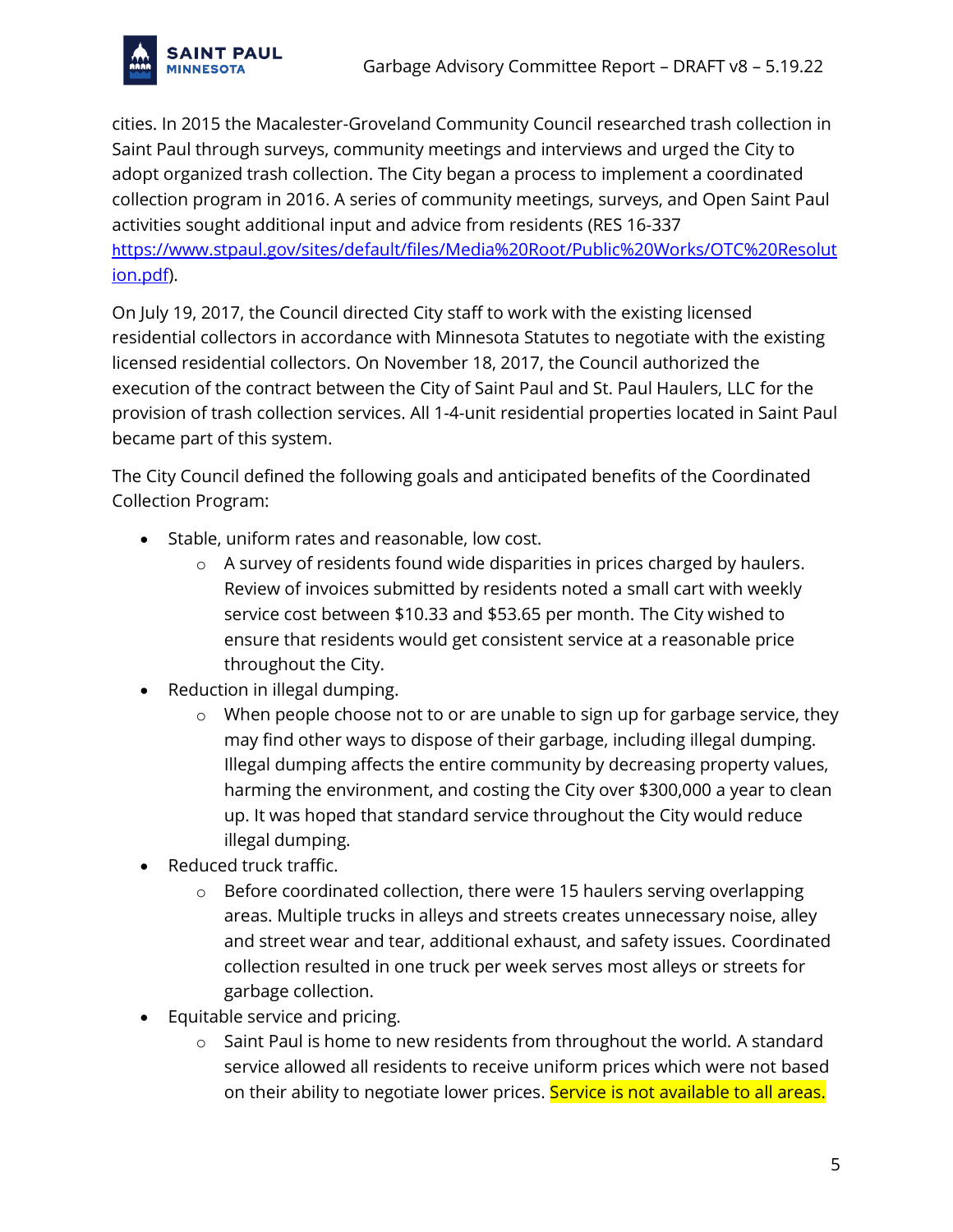

Additional information can be found on the City's Residential Garbage website page: [Coordinated Collection | Saint Paul Minnesota \(stpaul.gov\)](https://www.stpaul.gov/departments/public-works/residential-garbage/coordinated-collection)

### <span id="page-5-0"></span>**The Next Generation of the City's Solid Waste Management Program**

The following report sections detail the program areas the Committee considered to improve the Coordinated Collection Program. Each section contains an outline of the topic, the ideas and comments the Committee had during discussion of the topic, the majority option and differing or minority option(s). Minority options are not "less than" majority options; there are several sections in which the diverse options did not receive a majority. Comments by Committee members are included in the options, and a complete list of all comments and ideas, from the Committee and from the public, are included in Appendix A.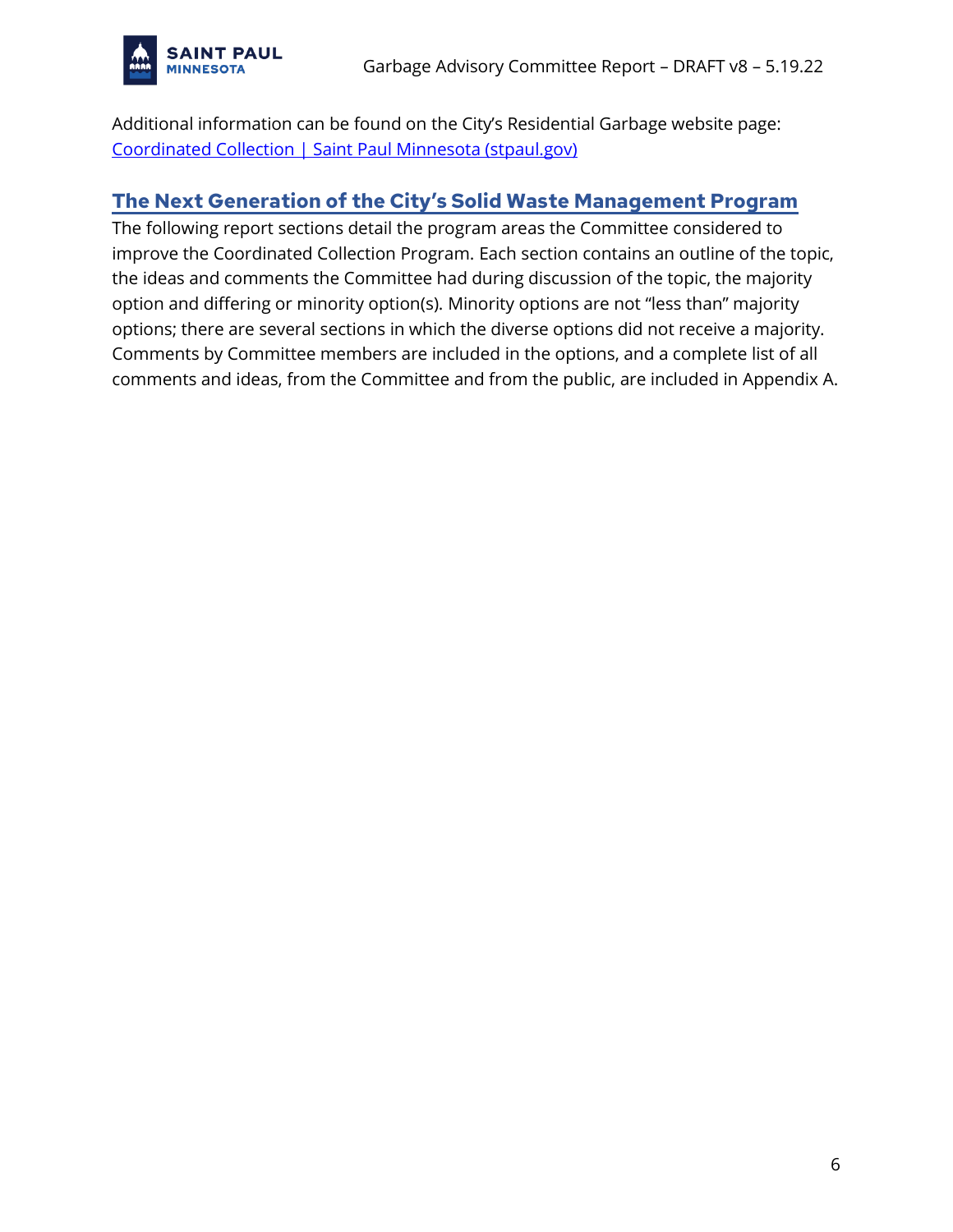

# <span id="page-6-0"></span>**II. Next RFP and Contract Mechanics**

The Committee members considered the process of implementing the next garbage program and ways it could be improved from the original process. The Committee members focused on elements that could be included in the RFP and contract processes to improve transparency.

### <span id="page-6-1"></span>**Existing Program**

City has a contract with the Saint Paul Haulers' Consortium. An amendment to the contract was made in 2019 to clarify billing issues. The contract ends September 30, 2023.

The terms of the contract require the haulers to be the primary customer service entity, to bill customers, to manage cart inventory, to collect garbage and deliver it to the Countydesignated location, to receive requests from customers for bulky item disposal and to provide that service and bill appropriately. The haulers pay the tipping fee at the disposal facility. The haulers must also provide data and reports to the City.

The City provides "next-level" or dispute resolution customer services. The City reimburses the haulers for any late fees, non-payments or other "bad debt" they incur in for the Saint Paul customers through assessment of the fees on property taxes. The City provides the garbage carts and cart parts to each hauler. The City provides education to residents on setouts and proper placement of garbage carts and the rules for garbage collection. The City provides the tags haulers use to communicate with residents when there are problems. The City enforces contract provisions for collection services, customer service, and billing disputes.

### <span id="page-6-2"></span>**Committee Comments, Concerns, Pluses, Minuses**

- The focus of the garbage program should be to keep Saint Paul clean. All committee members want this.
- Small garbage haulers, included in the first contract process, were able to sell their routes for good price. They had time to adjust to the new program or sell.
- There needs to be transparency in the reasons for the increase in the Ramsey County tipping fees, taxes on garbage, and their impact on prices that residents pay for garbage service.
- A focus of the next contract should be to invest in and promote reduce/reuse/recycle and NOT just throw away more. The trash and recycling companies' line is "When in doubt, throw it out," which just adds fuel to the throw away mentality.
- There is a desire to contract with a local hauler who cares if customers are happy (or not) with their garbage service.
- There is a desire to move garbage collection to a City department versus a private garbage hauler.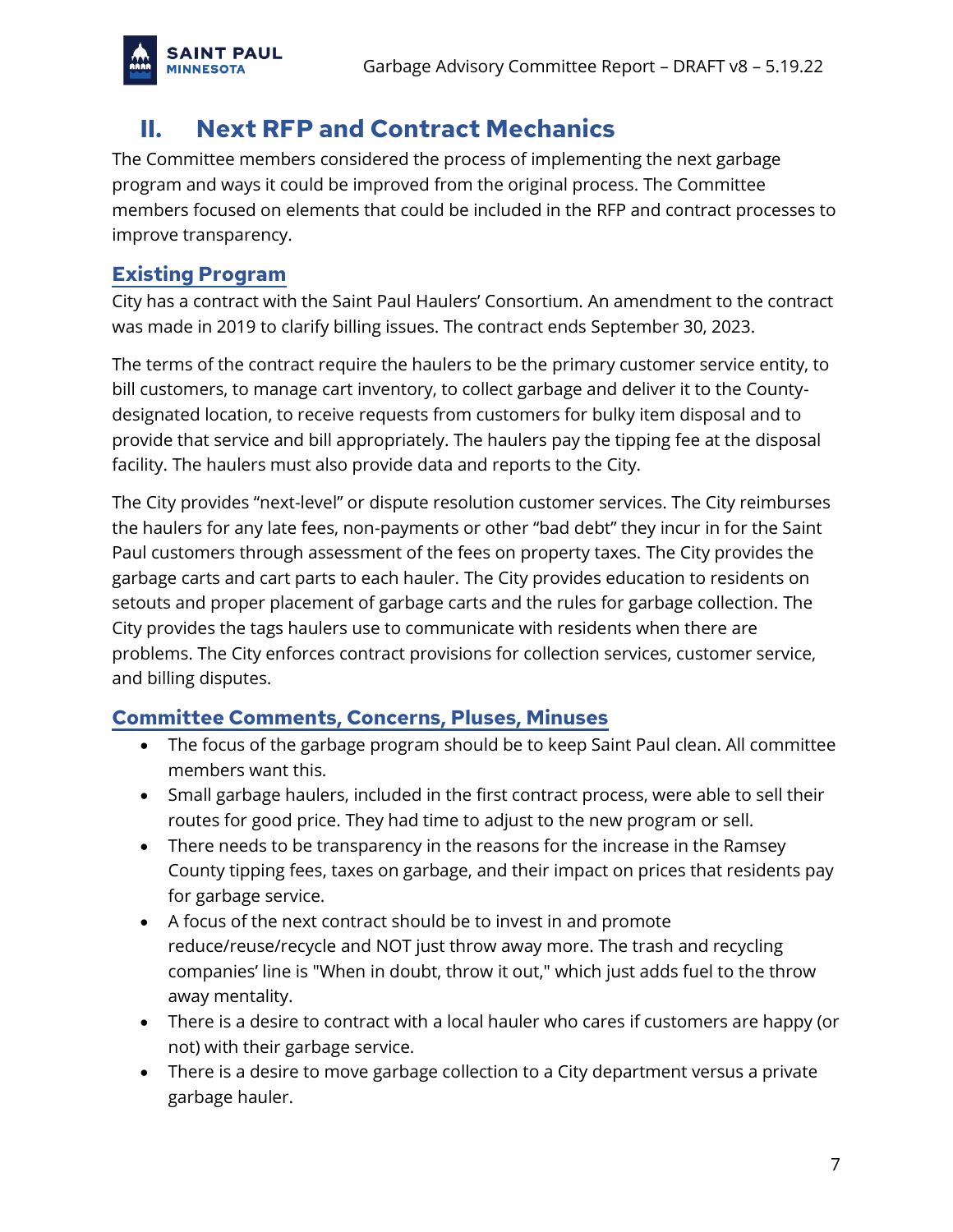

- There is a desire for a single hauler and/or a municipal service citywide.
- The committee would like more teeth to guarantee excellent customer service.
- The length of the current contract is too long.
- There should be open meetings or hybrid meetings for contract negotiations so that the public can watch the meetings live or recorded, but not necessarily contribute during the meeting.
- Transparency in the negotiations and the contract details should be improved.
- There is frustration that details of contract negotiations and details weren't clear and large promises to the community weren't kept.
- The City should be clear about what is possible (legally and practically) in the next contract.
- Before the Citywide garbage program, some committee members had a <national hauler, > who is now in the Consortium, and fired them for poor service.
- We wish the trucks didn't have to make 2 passes down the alley
- We wish the garbage company was more local.
- The contract should allow the expansion of the City's garbage program to properties with 5+ units. They would be able to use the bulky program; to help prevent illegal dumping.
- Larger and adjacent properties should be able to have dumpsters instead of carts.

### <span id="page-7-0"></span>**Recommendations**

### <span id="page-7-1"></span>**Majority**

- 1. The Committee supports an RFP to select the next garbage contractor(s). There is consensus that haulers should compete for the City's garbage collection service.
- 2. More teeth should be included in the contract to hold haulers accountable for service.
- 3. The next contract should promote reduce/reuse/recycle, and not promote the idea to just throw away more stuff.
- 4. Notification should be sent to customers if a hauler is being purchased by another hauler.
- 5. Hire expert Counsel. We (the taxpayers) must have good negotiators this time around versus the last time.
- 6. Shorter contract than current one. The next contract should be for 3 years.
- 7. Include a municipal collection option and/or make the City the hauler
	- Fewer complaints, City workers get benefits
	- Could be very expensive
	- Over time the City should look at being the hauler (generate revenue for the City?)
- 8. Track total waste across City so we can accurately gauge waste reduction to meet goals.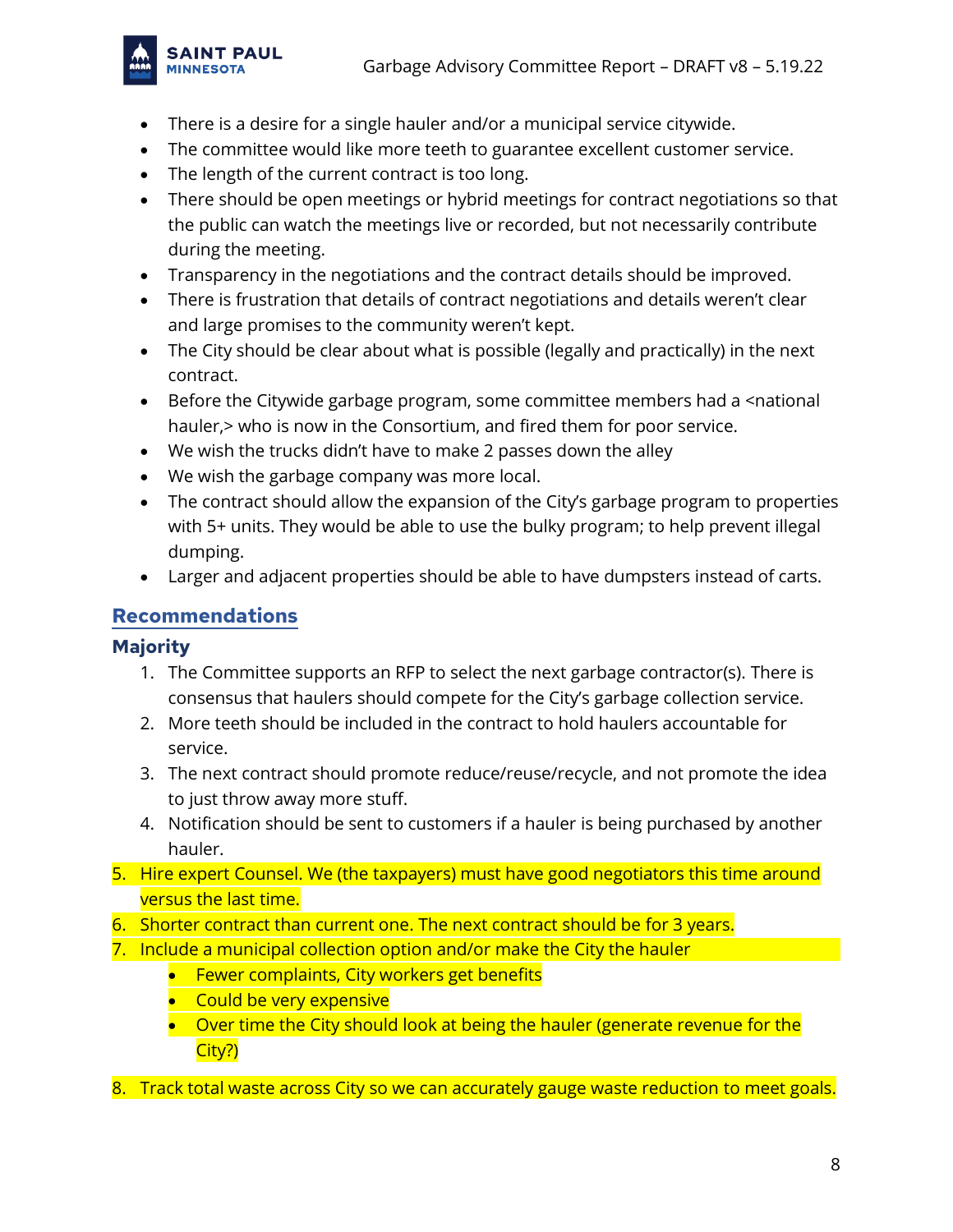

9. Require Customer Service/Operations office within the City government.

### <span id="page-8-0"></span>**Minority**

There is varying support to include the items below in the RFP process or RFP:

- 1. Track and reduce vehicle miles travelled, including from hauler's garage to the service area.
- 2. Explore including 5+ unit properties as an opt-in in the next contract to reduce the number of trucks in neighborhoods.
- 3. Provide incentives to encourage waste reduction. MOVE TO COST & PRICING **Minority**
- 4. Develop and/or promote City programs to encourage reuse (e.g., FreeCycle). MOVE
- 5. Give monetary incentives to recycle. MOVE TO COST & PRICING comment

NOT SURE WHERE GOES: Create another section – other things considered that are not part of the next garbage program

- Not part of the contract: waste reduction, recycling incentive

### <span id="page-8-1"></span>**III. Opt-Out/Cart Sharing**

This topic contains the situations Committee members discussed to allow Very Low waste generators to opt out of the City's CC program or share services, and situations in which persons in multi-unit properties or who are neighbors could be allowed to share cart(s) and services.

### <span id="page-8-2"></span>**Existing Program**

The contract with the Haulers' Consortium requires each dwelling unit to have at least one garbage cart. The contract does not allow opt-out from garbage services or cart sharing between units of a residential property or between consenting neighbors.

### <span id="page-8-3"></span>**Committee Comments, Concerns, Pluses, Minuses**

Comments from committee members who are in favor of an opt-out option and/or cart sharing:

- Opt-outs should be allowed.
- Cart sharing decreases the number of carts at a property, which enhances the neighborhood.
- Allows garbage service to be more affordable for low waste generators.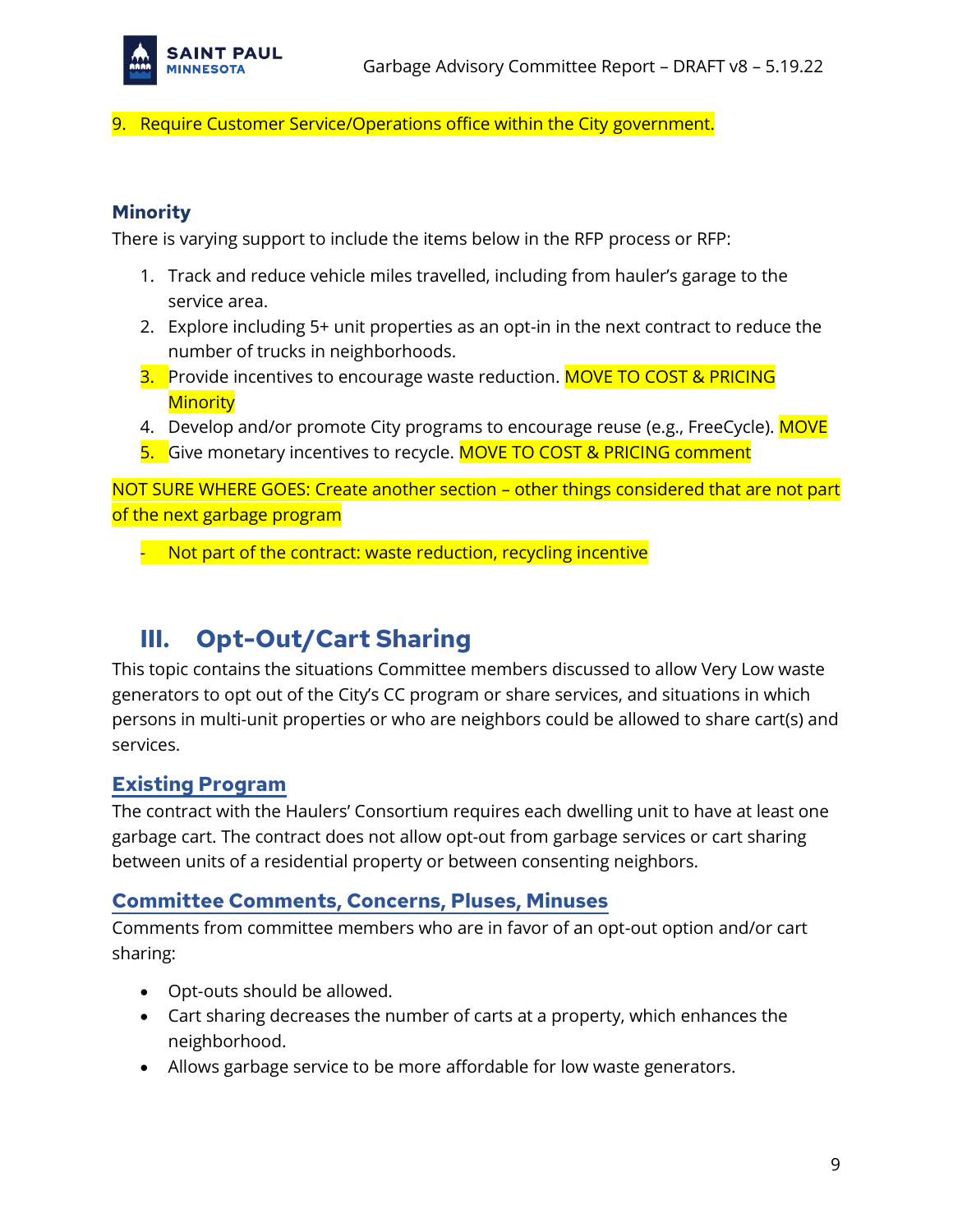

Comments from committee members who are not in favor of an opt-out option and/pr cart sharing:

- Everyone has waste and needs to dispose of it.
- It costs money to check to make sure properties are correctly disposing of garbage.
- Opt-out and cart share allows some residents to get a discount and creates inequality. Current citywide garbage system, which requires all to have carts, is more equitable.
- Opt-out and cart sharing risks only some residents will have the knowledge and resources to use the system and will be subsidized.

### <span id="page-9-0"></span>**Recommendations**

The Committee discussed the topics of opt-out and cart sharing extensively.

#### <span id="page-9-1"></span>**Majority**

- 1. The Committee agreed on the common goals of fair and equitable garbage service for everyone and flexibility to meet different needs with a range of options.
- 2. Address cart sharing options separately for single family and multi-unit (2-4 units) buildings.
- 3. If opt-outs and/or carting sharing are allowed, address the opt-out and cart sharing options separately for single family and multi-unit (2-4 units) buildings.

DIVIDE CART SHARING AND OPT-OUTS – single/multi in each – 2 main sections with 2 sections in each; HOAs

- Use "right sizing" to talk about this; is it by dwelling unit, is it by person, etc.

#### <span id="page-9-2"></span>**Minority**

The Committee discussed a range of recommendations. There was not a majority recommendation for any one of these scenarios, therefore all are presented as minority recommendations. Some committee members are concerned that having too many options and/or too many exceptions may result in a loss of efficiency.

Single Unit Residences

- 1. Do not offer opt out services.
- 2. Allow opt-outs with an application fee for all properties.
- 3. Cart-sharing could be applied for, with a fee to pay for enforcement.
	- Allow neighbors (different address) in single family homes to share carts.
	- Be clear about who to share with just a different address; doesn't need to be next to your house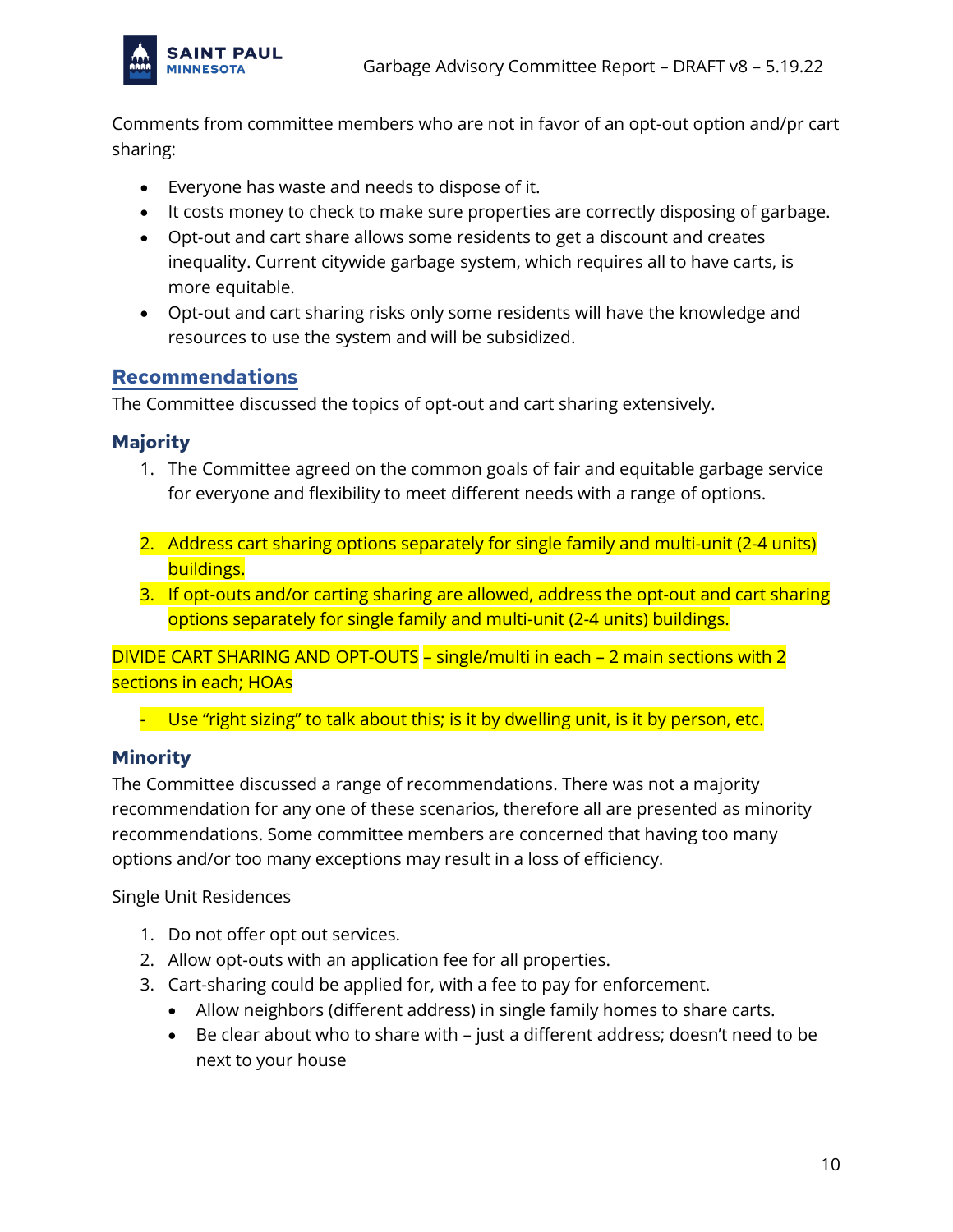

- 4. If there is an overflow of garbage at a cart-sharing property, the City could require more carts.
	- Alternate: If there is an overflowing garbage issue and it is brought in front of the City Council, the owner would lose the ability to choose cart number/size.

Multi-unit Residences

- 1. Do not offer opt out services.
- 2. Allow opt-outs with an application fee for all properties.
- 3. Allow Homeowner Associations to opt-in or opt-out. Several options for HOAs were discussed:
	- HOAs could manage their own trash as a commercial entity.
	- No opt-out application fee required but would have to prove that the HOA is providing garbage service.
	- Require an opt-out application fee, but only one fee per HOA, not per unit.
	- Exempt HOAs from the City ordinance so they are not in City garbage program.
	- HOAs over \_\_# units are exempt from ordinance/City garbage program. For example, a HOA comprised of mixed size buildings (some 4 unit and some 6 unit buildings) has some buildings in and some building out of the current City garbage program.
	- $\bullet$  HOAs under  $\#$  units must pay an opt-out fee.
- 4. Homeowner Associations are considered "Common Interest Communities" (CIC) in the Saint Paul Code of Ordinances. It does not appear there are specific ordinances regarding CICs in relation to the CC program. Buildings, whether part of a CIC or not, of four units or less were considered part of the CC program.
- 5. Allow 5+ units to opt-in to the City garbage program and be able to opt-out at a future time (i.e., change of ownership).
	- Have flexibility to change but not every month.
- 5. Allow multi-unit properties to share carts (right sizing).
	- At least one cart per address, but no mandated number of carts based on number of units.
	- Allow multi-units to have dumpsters.
- 6. Cart-sharing could be applied for, with a fee to pay for enforcement.
	- Be clear about who to share with just a different address; doesn't need to be next to your house.
- 7. If there is an overflow of garbage at a cart-sharing property, the City could require more carts.
	- Alternate: If there is an overflowing garbage issue and it is brought in front of the City Council, the owner would lose the ability to choose cart number/size.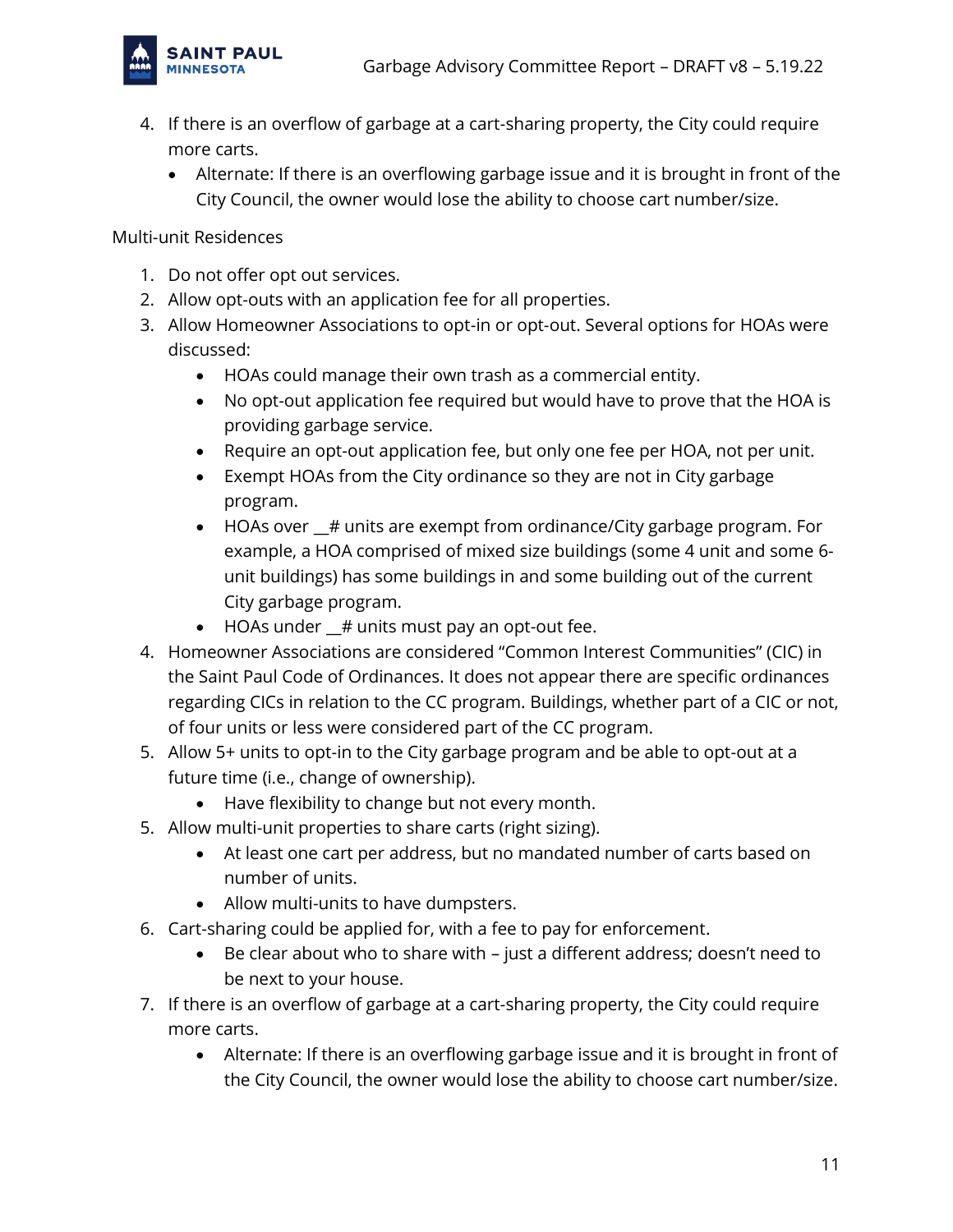

# <span id="page-11-0"></span>**IV. Billing**

This program area provides recommendations on the billing of residents for solid waste services.

### <span id="page-11-1"></span>**Existing Program**

Haulers mail out invoices on the 5<sup>th</sup> day of the first month of quarterly service (January, April, July, and October). The invoice covers the next three months. Payment is due the 25<sup>th</sup> of the billing month. For the hauler to receive payment, it must clear your bank or financial institution by the due date. Payments not received by the due date, will incur a late fee of 5% and the end of each month of the billing cycle. Up to three late fees are possible per billing cycle. At the end of the quarter, all unpaid bills are turned over to the City for assessment. Your hauler can no longer take payment for that quarter.

### <span id="page-11-2"></span>**Committee Comments, Concerns, Pluses, Minuses**

- Multi-language support should be easily available.
- Physical presence less important; understand our contract and operations here.
- Have a single bill with yard waste and bulkies all in one.

### <span id="page-11-3"></span>**Recommendations**

### <span id="page-11-4"></span>**Majority**

- 1. City should handle Customer billing, with costs comparable or better to the existing hauler costs.
- 2. Multi-language (add the major languages Hmong, Spanish, Somali; 4 languages) support should be easily available – can request a bill in a different language; send message in multiple languages that this service is available – promote the service
- 3. Winning <contractor> should have office/presence in Saint Paul for local help with pickups and questions
	- If the City handles billing this isn't needed; but recommended if council doesn't adopt billing by City
- 4. Due date for billing 30 days from when get the bill to when it is due (consistent with other utility bills)
- 5. Single bill for multi-families if customer wants it
- 6. Option to have monthly billing vs quarterly billing customer request to have monthly, default stays as quarterly.
	- a. Rental properties need to refund bills within 21 days so monthly billing is important; ability to get current charges between quarterly bills

<span id="page-11-5"></span>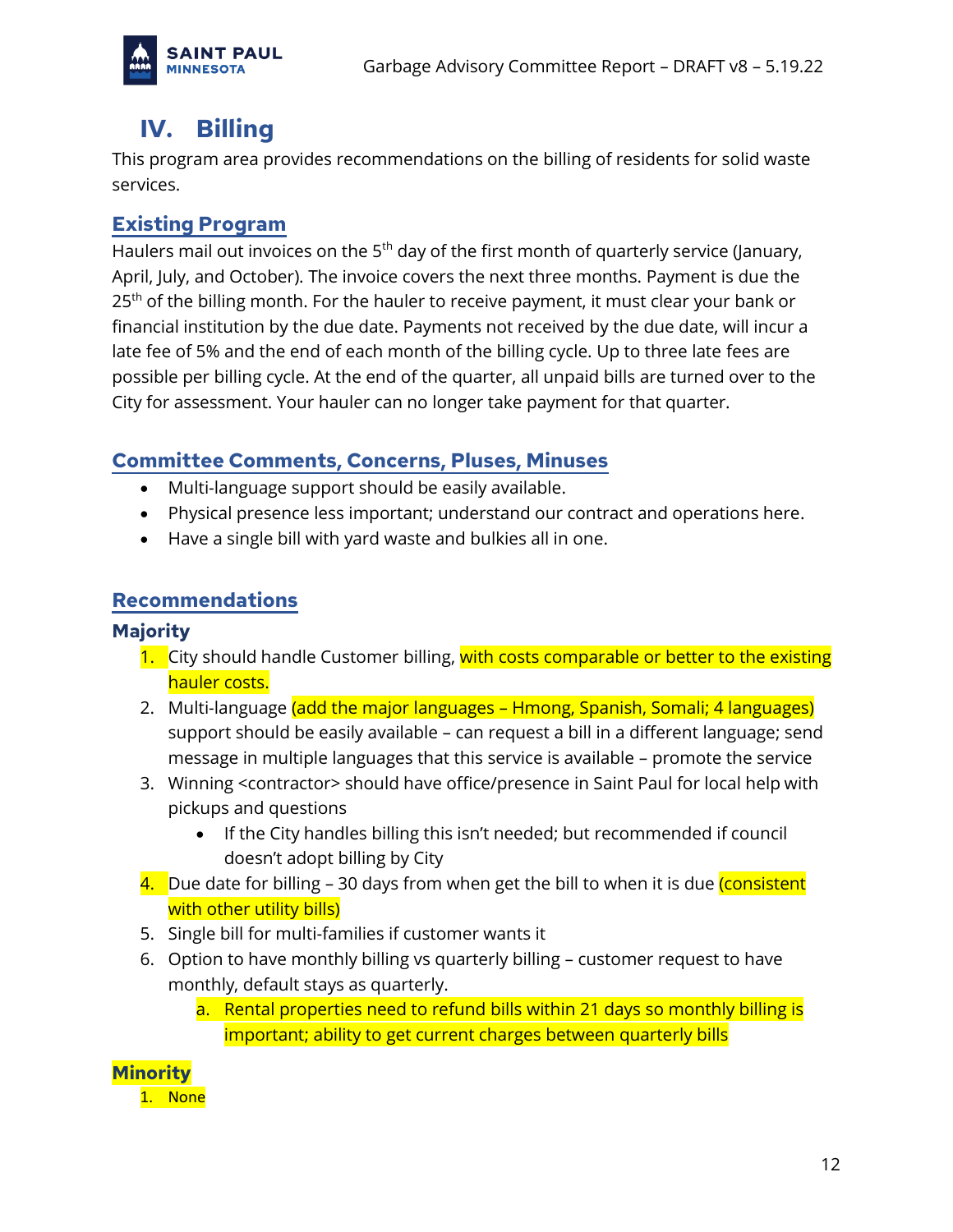

# <span id="page-12-0"></span>**V. Customer Service**

This program area provides recommendations on the handling of customer service.

### <span id="page-12-1"></span>**Existing Program**

If residents have problems with the collection services and/or the bills, they are to first call the Haulers to resolve these issues. If satisfaction is not achieved, the City will attempt to mediate/resolve the dispute. The City offers an opportunity for residents to contest any assessments via the legislative hearing process.

### <span id="page-12-2"></span>**Committee Comments, Concerns, Pluses, Minuses**

- Consistent customer service will be provided if it all goes through the City.
- If hauler is providing customer service, they need to understand our contract and operations in Saint Paul.
- Offer an online portal for customer service.
- Do more cart placement education, including using photos to show where carts should be placed in relation to the curb, edge of alley, and street.
- Provide more information for new residents about cart size options.

### <span id="page-12-3"></span>**Recommendations**

### <span id="page-12-4"></span>**Majority**

- 1. City should handle Customer Service.
- 2. Implement the most cost-effective option between the hauler providing customer service and the City providing customer service.
- 3. Require hauler to report issues/customer service, including call volumes and trends, to the City so that the City can monitor quality of service, if the hauler provides the customer service.
- 4. Multi-language support should be easily available for customer service. MAKE SURE THE LANGUAGE INFO ALIGNS BETWEEN BILLING & SUPPORT RECS
- 5. Walk-up service should be available to seniors/disability/anyone who asks.

### <span id="page-12-5"></span>**Minority**

1. Keep system as it is now. The hauler does customer service; residents could contact City if issues not addressed.

# <span id="page-12-6"></span>**VI. Service Holds**

Discussion of the cost and prices of solid waste services and the process for temporary suspension of services are discussed in this section.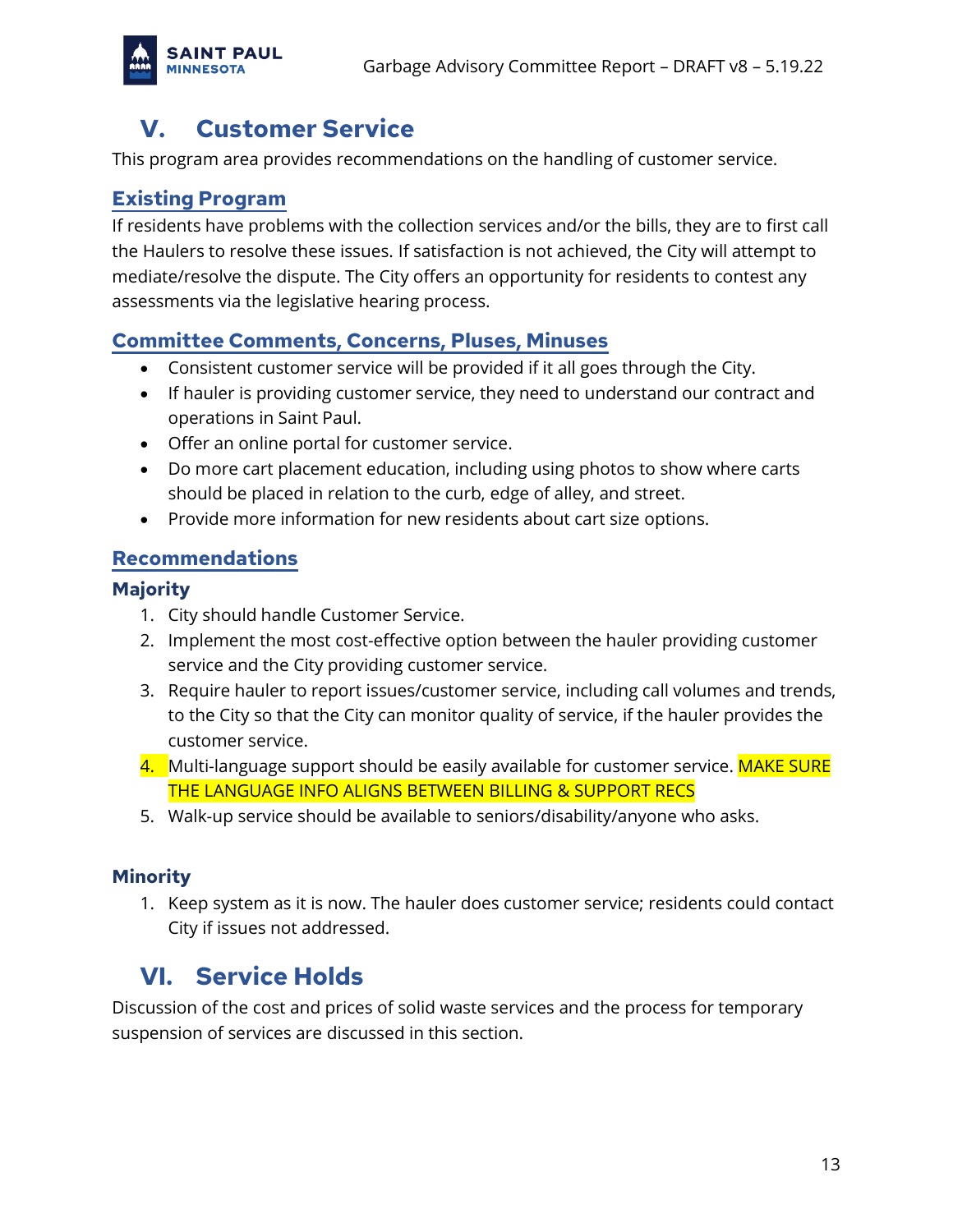

### <span id="page-13-0"></span>**Existing Program**

The City's program has two options for temporarily stopping garbage service: Temporary Service Hold and an Unoccupied Dwelling Unit Registration. Service holds may not be used to avoid paying for service if a residence is occupied.

Temporary absences for service holds can include, but are not limited to extended vacations, temporary employment or education relocation, extended absence due to health reasons, or other similar situations.

Property owners that have a vacant unit can request an Unoccupied Dwelling Registration Form to suspend service until the unit becomes occupied. Unoccupied Dwelling Registrations go into effect the 1st of the month after the month they are received by the City of Saint Paul and are evaluated annually.

Temporary Service Holds can be used to suspend garbage service for a short time. Examples for temporary services holds include extended vacations, temporary employment or education relocation, extended absence due to health reasons, or other similar situations. Requests must be made, to the hauler, two weeks prior to the hold start date. Qualifying absences must be a minimum of four weeks and cannot exceed 26 weeks in a calendar year. Residents may request up to two service holds per calendar year.

### <span id="page-13-1"></span>**Committee Comments, Concerns, Pluses, Minuses**

• Use the same form for opt-out and service holds.

#### <span id="page-13-2"></span>**Recommendations**

#### <span id="page-13-3"></span>**Majority**

- 1. Do not require residents to provide a reason for a temporary service hold
- 2. There should be a written plan to hold or stop garbage temporarily that outlines:
	- What qualifies
	- How much is saved
	- When service is stopped and started
	- $\bullet$  Be transparent about the costs & savings related to the service hold widget to figure this out; ability to figure out what your actual credit will be on your next bill

#### <span id="page-13-4"></span>**Minority**

- 1. Allow service holds even if dwelling is occupied (alternate for very small generator)
- 2. Service holds and opt-outs should remain separate. Service hold should not be used in place of opt-out. The concern is that if don't allow opt-out then service hold gets used and there is no fee associated with it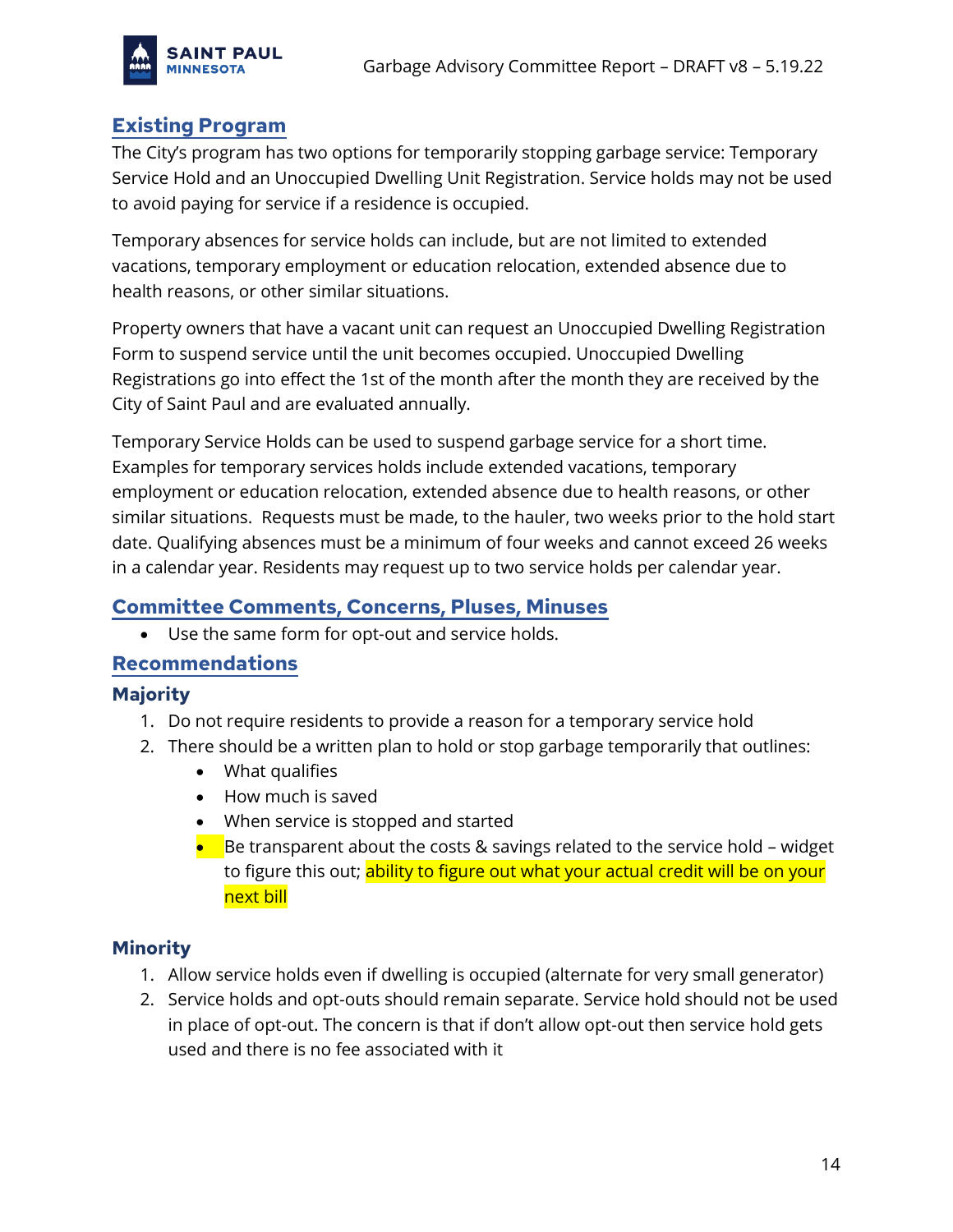

### <span id="page-14-0"></span>**VII. Costs & Pricing**

Discussion of the cost and prices of solid waste services and the process for temporary suspension of services are discussed in this section.

### <span id="page-14-1"></span>**Existing Program**

Residential properties with 1-4 dwelling units, are required to have service and a garbage cart per unit. Depending on cart size either 2 or 3 bulky items can be collected each calendar year at no additional cost. Cart size/collection frequency can be changed once per year at no additional charge. An annual fee of \$28.08 is added to the Ramsey County property tax statement for each dwelling unit to cover costs of carts, program administration and assessments, outreach, and education efforts.

The contract with the Haulers provides specific annual cost adjustments based on the Consumer Price Index, the tons of garbage hauled the previous year, and the tipping fee charged by the County. County and State Solid Waste Management taxes are added to the bill for garbage and bulky item services. Recycling and yard wastes organics separately collected for composting are not taxed by the County or the State. (Mn.Stat. 297H. Solid Waste Management Taxes.)

### <span id="page-14-2"></span>**Committee Comments, Concerns, Pluses, Minuses**

- The garbage program pricing structure should encourage waste reduction by using pricing and cart sizing.
- A pricing structure with extreme differences to encourage waste reduction could incentivize people to do other things with garbage, not necessarily recycle it.
- The Administrative fees that the City charges on the property taxes are too high.
- The City should consider charging for garbage service by the amount of garbage picked up. For example, if little trash is in the cart, give a discount, since currently the haulers bill extra when the cart lid is open six inches or more because of excess garbage.
- Bill by weight if possible.
- There is a minimum cost to garbage <service> that should be paid regardless of how much is thrown out.

### <span id="page-14-3"></span>**Recommendations**

### <span id="page-14-4"></span>**Majority**

- 1. Decrease overall costs for all customers.
- 2. There should be a charge for excess garbage in the cart. The hauler should charge this fee, if they have to remove a bag in order to tip the cart.
- 3. There should be more transparency in the City Garbage Annual Service Fee. For example, show the categories that make up the total cost into categories (Cart bond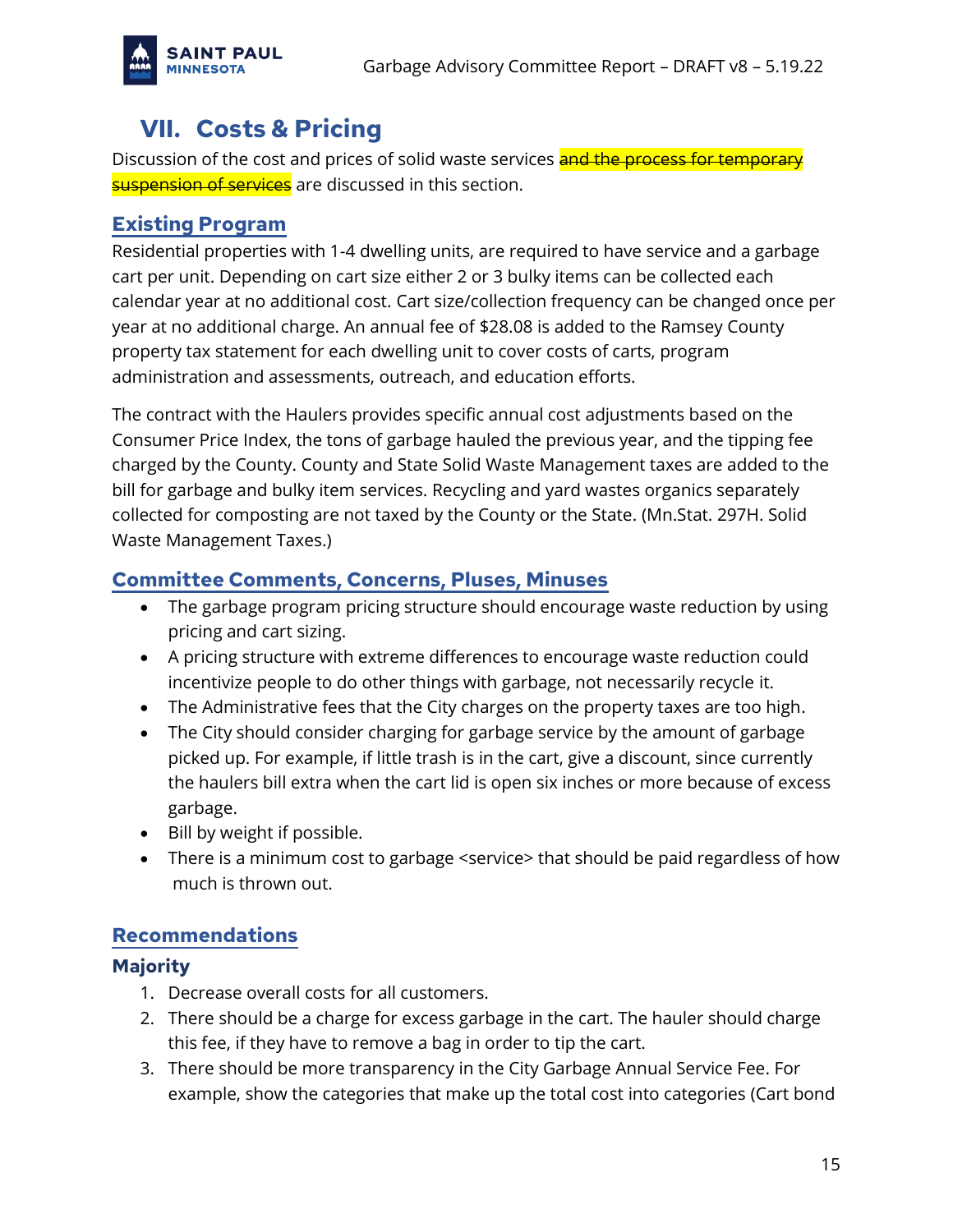repayment costs \$\_\_; City Administration costs \$\_\_; Cash flow stabilization costs \$\_\_\_ ADD IN 2022 \$ amounts).

- 4. County and state taxes should take into account the separated organics that are in the cart. (State - Organics are only without tax if collected in a separate container and taken to a separate facility.)
- 5. Customers with small cart every-other-week service should be able to call for temporary weekly or extra service for a fee.
- 6. There should be monthly garbage service at a reduced cost unless it is a public health hazard.
- 7. There should be a discount for paying the garbage bill yearly.

### <span id="page-15-0"></span>**Minority**

- 1. Different views on how to charge for garbage services:
	- Base unit cost per property plus cart(s) fee
	- Base unit cost per dwelling unit plus cart(s) fee
	- Yard waste and bulky pickup should be a la cart services for a fee
	- All garbage services (regular pickup, yard waste, bulky items) included in the cost for a cart, varying by cart size
	- The base fee should not include bulky item pickup and/or yard waste
- 2. Pricing structure should have a base unit cost that is the same for all cart sizes to pay for collection, trucks, billing, administration, and non-variable services. Cost per cart size to be added to base unit cost.
- 3. Pricing structure should be based on volume so small carts do not subsidize large carts. For example:
	- $\bullet$  96 gallon  $$50 + taxes$
	- $\bullet$  65 gallon  $$33.50 + taxes$
	- $\bullet$  32 gallon  $$18 + \text{taxes}$
	- 32 gallon EOW \$9 + taxes
- 4. If carts are empty, the fee should be reduced (Converse of fee for overstuffed carts or carts with lid open more than 6 inches).
- 5. There should be fewer cart sizes, ideally one standard cart size for all.
- 6. Different views on how to pay for the administrative cost on the property taxes (currently the City Garbage Annual Service Fee) separate from the cart and garbage service:
	- Administrative fee per parcel ID
	- Administrative fee per dwelling unit
	- The administrative fee should be included in the garbage service costs and not charged on the property tax.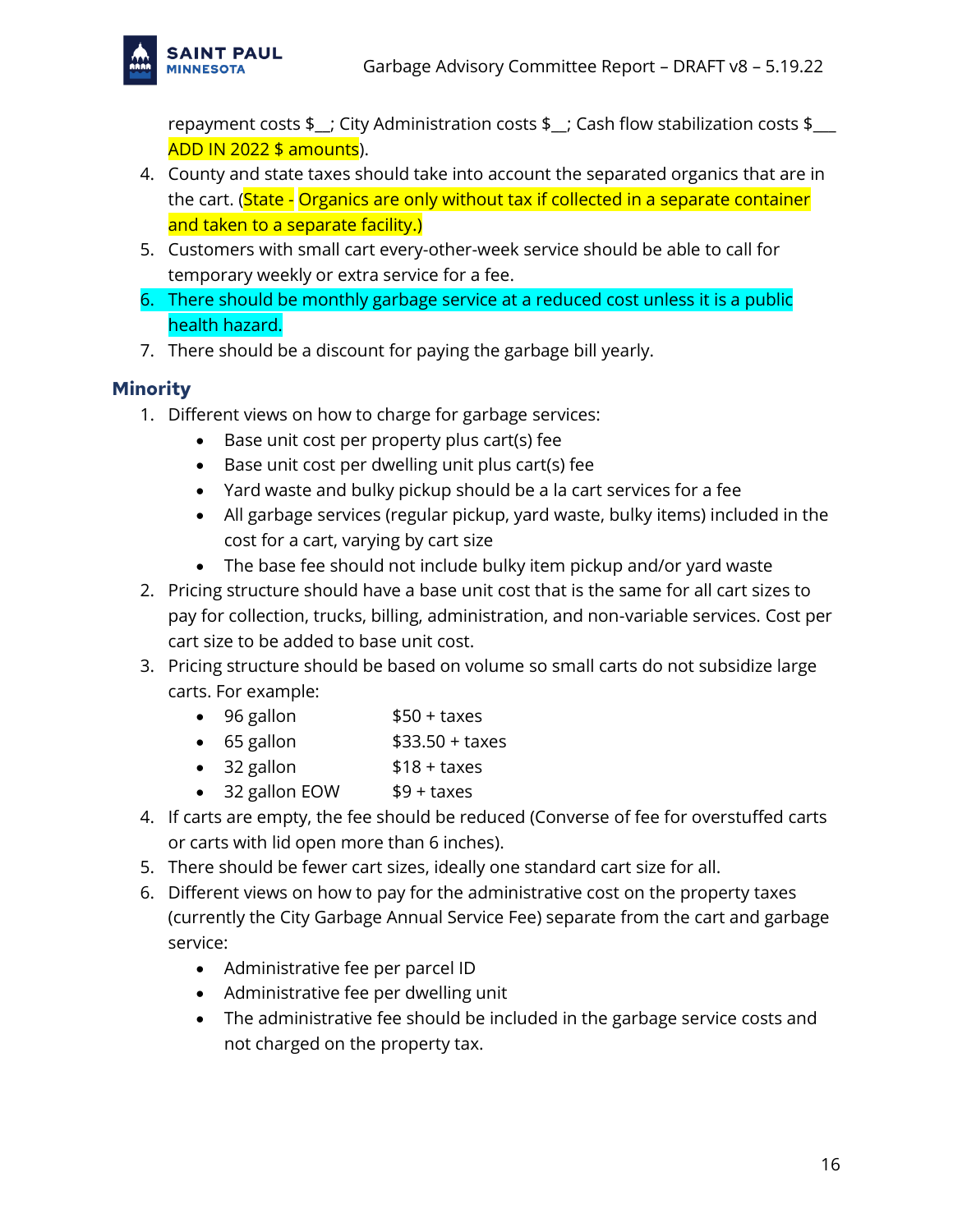

7. Maplewood has a program to opt-out of garbage service through an application (with fee), subject to certain rules. Minneapolis city ordinance requires solid waste and recycling services for all residences with four or fewer units.

# <span id="page-16-0"></span>**VIII. Bulky Items**

Bulky items include furniture, large plastic toys, appliances, electronics and TVs, and other waste items that do not fit into a garbage cart. Bulky items do not include construction and demolition wastes, car parts, stumps and large branches, or large landscape materials.

### <span id="page-16-1"></span>**Existing Program**

The citywide garbage collection program includes collection and disposal of 2 or 3 bulky items, depending on cart size, per residential property unit per calendar year at no additional charge. Haulers must be contacted in advance to determine the set-out date. Collection and disposal of additional bulky items can be arranged with the Haulers for specified additional charges (\$10-\$35 per bulky item (plus tax)).

### ADD SOME INFORMATION ABOUT USE AND COSTS TO CITY

### <span id="page-16-2"></span>**Committee Comments, Concerns, Pluses, Minuses**

- There is a concern that bulky item pickups will not stop illegal dumping.
- Bulky item pickup should occur regularly as part of the garbage service.
- Bulky item pickup should be available as an additional charge on the bill.
- Bulky item pickup should happen once a year at the curb, like the City of Bloomington has historically done.
- Concern was expressed that folks can't store bulky items for a whole year as needed if bulky pickup is annually as historically done in the City of Bloomington.
- There should be consistent rules on how many hours/days (48 hours, 1 week, etc.) to call ahead for bulky item pickup.
- A committee member tried to use bulky item pickup. The hauler kept asking what size the bulky was and then said it was too big to qualify as one of their bulky items allowed per the current contract.
- A committee member tried to use the included bulky item pickup and it was too difficult to contact the hauler to schedule the pickup.

### <span id="page-16-3"></span>**Recommendations**

### <span id="page-16-4"></span>**Majority**

1. Committee members agree that bulky item disposal should be addressed.

### <span id="page-16-5"></span>**Minority**

The committee feels that bulky item pickup is a complicated topic and divided the recommendations into several areas.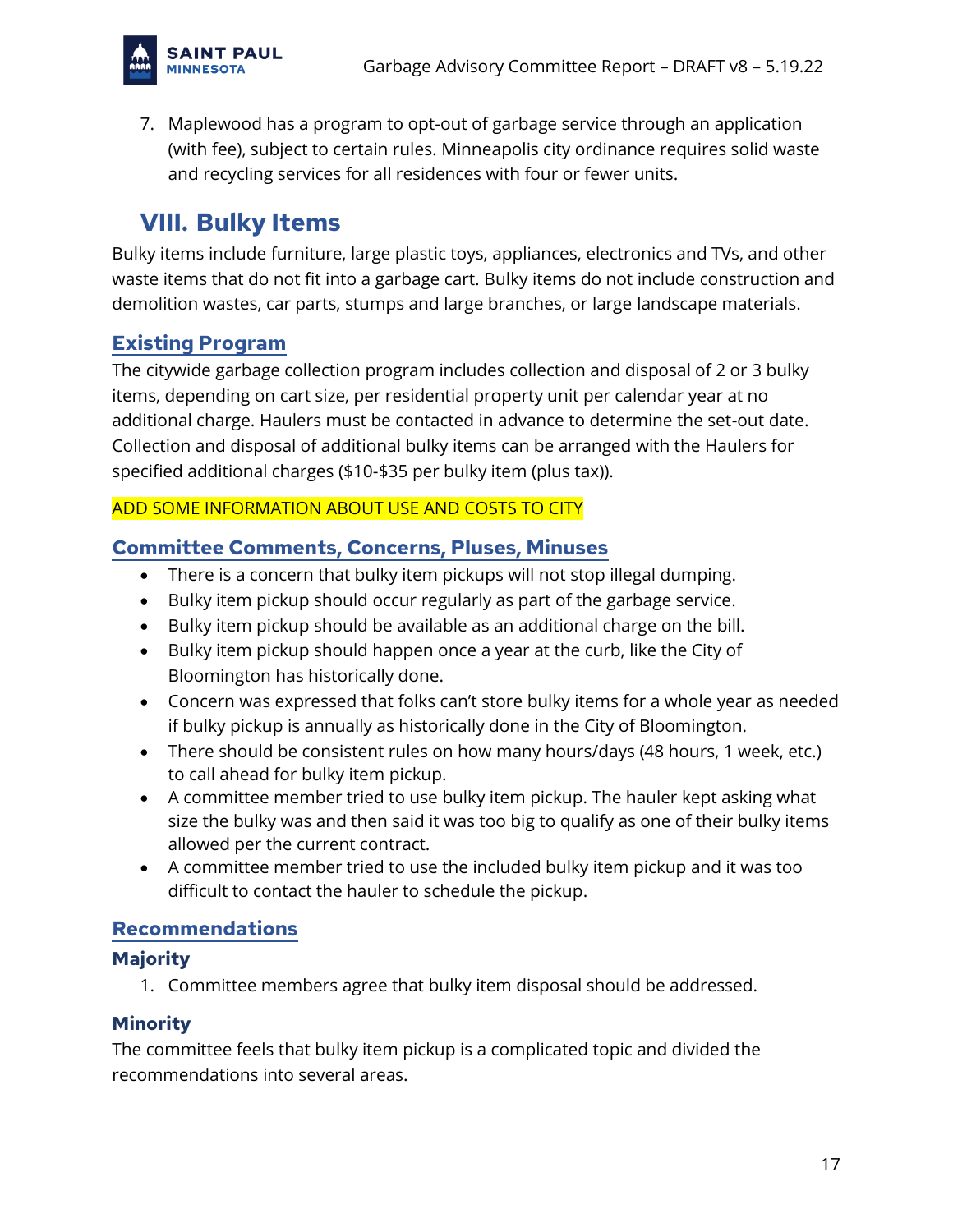

### **Options for the Type of Bulky Pickup Program**

- 1. Bulky item pickups should be included as part of the garbage service pricing.
- 2. Increase the number (more than 2 or 3) of bulky item pickups.
- 3. Have same contract as Maplewood in which the hauler collects bulky items for a fee all year, and there is a 20% discount on bulky items during the Fall Cleanup Campaign.
- 4. Have a program like Minneapolis in which up to two large items are taken each week at no additional charge. Bulky items with recyclable parts are to be set out only on recycling day (every other week), other items can be set out any week.
- 5. If bulky item pickup is part of garbage service pricing, then an end-of-year rebate should be given if the bulky service is not used.
- 6. Offer 1 bulky item pickup per address and let owners buy in for additional pick-ups (like yard waste service charged per bag).
- 7. Allow one day per year curbside pickup across Saint Paul as an opt-in option with a participation charge.
- 8. If cart sharing is allowed, then the number of bulky items allowed as part of the garbage service pricing should be dependent on the cart number/size.
- 9. Bulky item pickup should be a separate opt-in service (no pick-ups as part of cart service).
- 10. Bulky item pickup should be charged by the item and accessible as needed.
- 11. There should be no limit on the number of bulky item pickups allowed to reduce illegal dumping, like the City of Minneapolis.
- 12. Bulky item pickup should be year-round and not seasonal.
- 13. Special program for garbage and bulky pickups around colleges/universities occur during move in/move out times to address additional bulky items and overflowing garbage. Notice is given prior to move in/move out times that bill payers will be charged if they have bulky items/extra garbage bags on the curb or alley during this time.

### **Ways to Improve a Bulky Item Pickup Program**

- 1. Re-use/recycle mattresses like Second Chance Recycling does.
- 2. The person (owner, renter/tenant), who is authorized to schedule a bulky item pickup, needs to be defined.
- 3. A better and easier way to schedule a bulky item pickup is needed.
- 4. Better communication is needed about the bulky item pickup program:
	- Existence of program and program details, including how to use it
	- One number to call for bulky item pickups and questions
	- Interpretation and translation (language line) to assist limited English speakers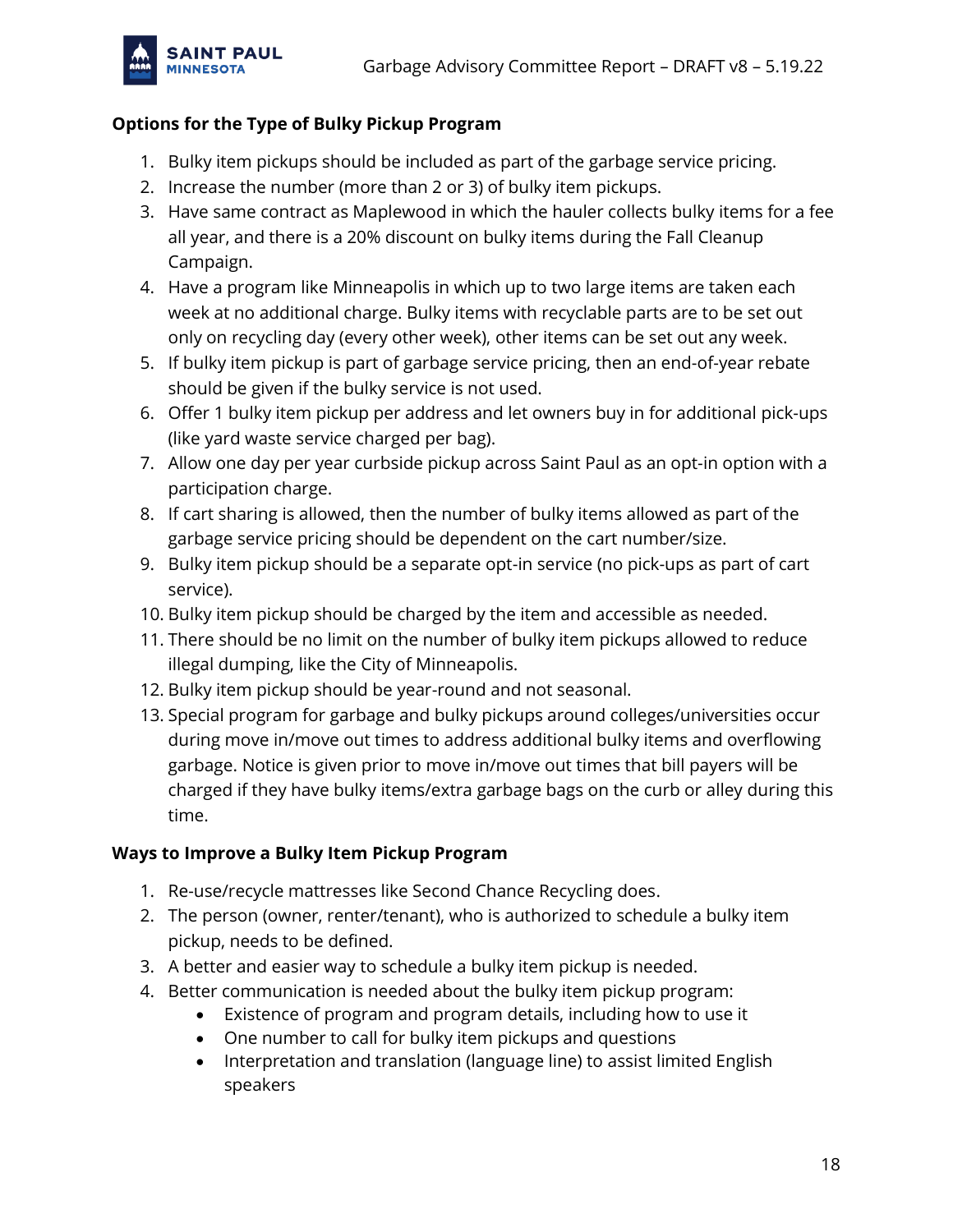

# <span id="page-18-0"></span>**IX. Yard Waste/Organics**

Yard wastes include grass clippings, garden weeds, bundles of small branches, and fall leaves. Yard wastes do not include organics, pet wastes, stones, hardscape materials, large branches, or stumps. Yard waste may not be placed in mixed municipal solid waste, or in a (resource recovery facility except for the purposes of reuse, composting, or co-composting. Yard Wastes may not be disposed of in plastic bags. Yard waste services are not subject to the State and County Solid Waste Management taxes if they are dropped off at a yard waste facility, or put in separate containers and disposed of at a qualified facility

Organics include food wastes, non-recyclable paper (paper towels, tissues), and compostable to-go containers. Ramsey County is developing an organics collection program that will allow residents to put organics in a special compostable bag which will be collected with their garbage and processed at the R&E Center. Because the organics will be placed in the garbage carts, they will be subject to the State and County Solid Waste Management taxes.

### <span id="page-18-1"></span>**Existing Program**

Residents can contract with haulers for April – November weekly service, including a yard waste cart and up to eight (8) yard waste bags per week. Residents can also purchase "a la carte" service by calling the hauler. Yard waste services do not have a State or County Solid Waste Management Tax added.

Organics can be taken to a Ramsey County drop-off site, or vegetative organics can be composted in a back-yard bin. There is no charge or tax for use of the County drop-off program.

### <span id="page-18-2"></span>**Committee Comments, Concerns, Pluses, Minuses**

- Not everyone uses yard waste collection; many back-yard compost or use the Ramsey County drop-off sites.
- Include yard waste in cost of full-service (not separate) so that everyone has yard waste service.
- Encourage more composting in yard or leaving the grass clippings on the lawn.
- Yard waste collection, either annual or a la carte, should be easier to arrange. Its now difficult to contact hauler and/or arrange for pickup of yard waste.
- When durable compostable bag program begins in 2023 compost will be taxed as a part of garbage collection and disposal.
	- o Be transparent to community about this.
- Increasing the garbage cart size to allow room to throw in compost bags, instead of taking them to a drop-off site means a higher cost to the resident.
- Yard waste by the bag instead of whole year commitment.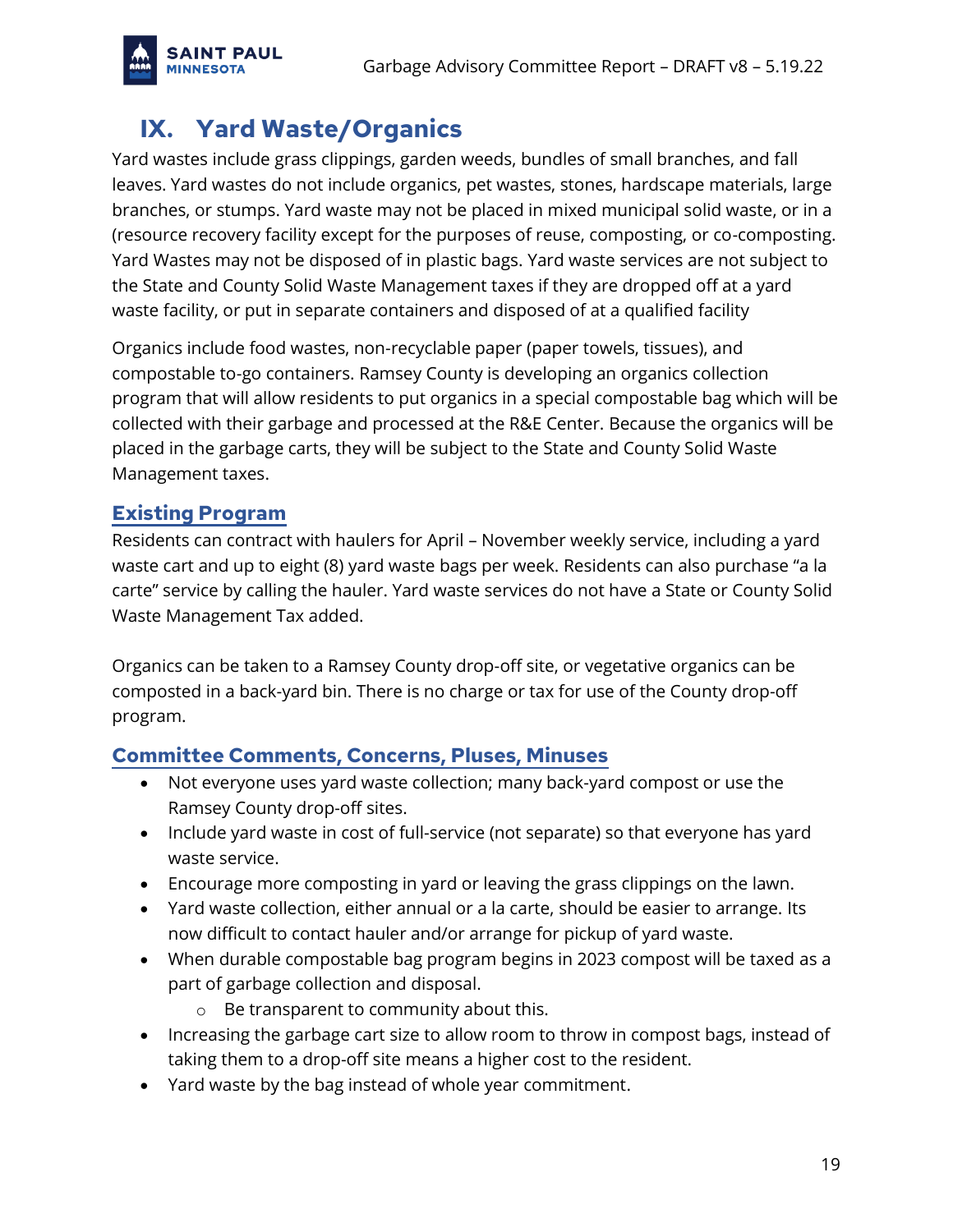

• Should be able to get stickers from City for yard waste by the bag or extra bags of trash.

### <span id="page-19-0"></span>**Recommendations**

### <span id="page-19-1"></span>**Majority**

- 1. Keep yard waste collection as a separate paid service.
- 2. Have the option to pay for yard waste collection per bag or full season (have both annual and a la carte options).

### <span id="page-19-2"></span>**Minority**

1. Incorporate cost of yard waste into the full garbage program so everyone has yard waste service.

# <span id="page-19-3"></span>**X. Appendix**

Will contain all Committee and Public comments received; will continue to add to this

Comments from the form Advisory Committee Feedback posted on stpaul.gov/garbage. All comments as of May 18, 2022.

Two changes that I'd request that the committee endorse:

1) Allow neighbors to share carts

2) Adopt a program similar to that in Maplewood where residents who are "zero-waster" (i.e. low volume of trash, recycle heavily, compost their own garbage, etc.) be allowed to fill out a one time form to opt-out of the mandatory participation collection program and pay a nominal one time fee to do so. "We" haul our own trash to transfer stations at a GREATLY reduced annual cost. Thanks.

I am disappointed with Waste Management as my garbage hauler. I wish we could've gotten a more local business that understands/cares how things are done in St. Paul. For the second year in a row we have had to call in to the company (they don't make it easy to find a phone number) to get them to pick up our Christmas tree, even though the St. Paul Holiday collection page clearly states that in St. Paul we don't need to call our hauler, rather we can just bring the tree to the curb and it will be picked up by Jan 15. After a week and a half of the tree being at the curb I finally called them today and they act mystified that they should pick it up without me calling ahead to create a "ticket" for this. Can you please communicate to them how their contract with St. Paul works? And please consider replacing them with a local hauler in the future? I miss calling an actual Minnesotan who cares that I am happy with their service.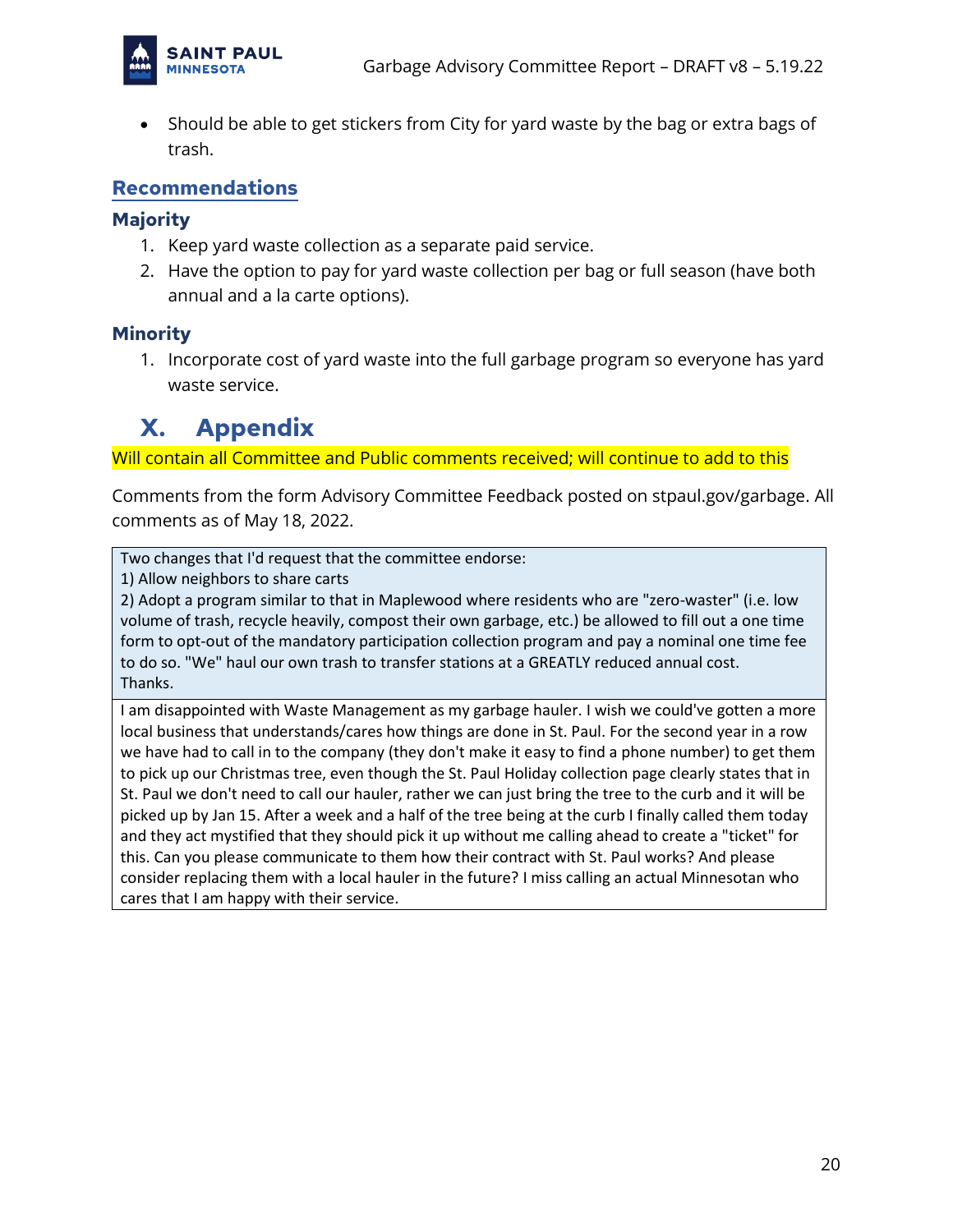

#### Hello,

I'm pleased to see that a committee has been formed to review the current state of our garbage system. In reviewing the notes from January 6, I noticed two significant items missing from the dislikes list: customer service, and ability to have yard waste picked up. Both bulky item and yard waste is very difficult to schedule and actually have it get picked up and customer service is very poor with my current provider (waste management). Customer service is an issue of high concern for many residents since we have no choice in choosing our provider and there is no accountability from providers.

I would like to hear what your community engagement plan is and suggest that you work with the district councils to host surveys to collect meaningful data on challenges with current providers. Thank you. I look forward to hearing more about your work on this issue. ward 3

1. This is the second year in a row that Christmas trees have not been picked up as promised. We received a notice that trees would be picked up between January 2 and 15. However, numerous trees have been sitting in my alley for a couple weeks now and are still there as of today, January 20. Can this be addressed in the next contract? There is no space for trees to be piled up in our alley for weeks. It would be helpful if we could be given a more accurate estimate of when they will actually pick up the trees so we can put them out at the appropriate time.

2. Waste Management does not give an adequate amount of time to pay bills and then they aggressively impose late fees. I received my bill in the mail yesterday afternoon, January 19, 2022. The "invoice date" shown on the bill was January 6, 2022. It apparently took 13 days for my bill to arrive. The "due date" was listed as January 26, 2022. Thus they are expecting us to mail the bill the next day and for it to arrive in 6 calendar days (four business days). Seems like an unfair double standard. It is also pretty unreasonable and dare I say, possibly being done in bad faith. Could the next contract possibly require them to give us a more reasonable amount of time to send in out payments?

#### Thank You!

We like having one truck per week in our alley. We like having the option of bi-weekly pick up as we recycle a lot of waste.

We wish the truck didn't have to make 2 passes down the alley.

We wish the company was more local; disappointed that waste management concentrated their share of the program.

Thanjs to this mandatory program we are getting less service than we git from Jen Berquist and Son at about a 25% higher price, not including the City fee. Competition has been eliminated and the large national haulers have out many of the small haulers out if business. This orogram is an utter disaster. As far as it stopping illegal dumping, simply drive down Pleasant Avenue by the yard waste site and look at all the trash and electronics dumped along the street.

#### Very happy with current service

I'd like to see free pickup of all large items instead of just two or three a year. Minneapolis has this with their garbage collection. If they can do it, so can we. Also, the community pickups that happen a few times a year should go back to taking everything instead of just a few specific types of items. The collections this year were useless to me and I had a lot of stuff I was planning to bring which is now sitting in my basement.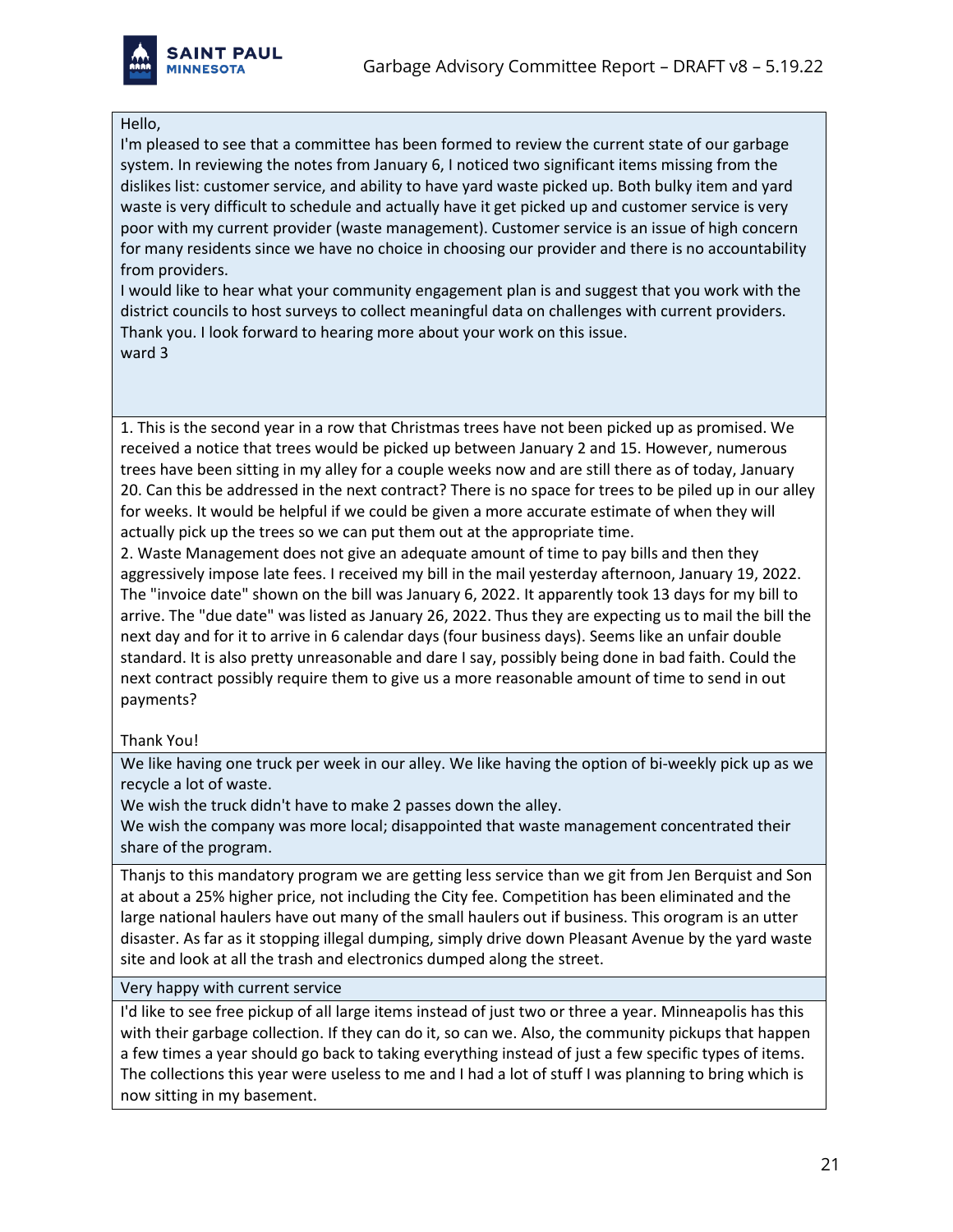

Big fan of the new coordinated garbage program. Additionally, have nothing but top marks for the garbage collector Gene's Disposal. Thank you for implementing this system.

It would be great if compost and yard waste could be picked up from separate containers on trash day and brought to the Ramsey county sites. It would save on the emissions from the many cars and trucks of individuals going there now. I realize many would still go to get compost and wood chips, but it might help air quality.

#### Hi,

I have some thoughts and comments on the current Saint Paul waste removal setup from my view as a homeowner of a single residence.

- The current price differences between cart sizes doesn't seem well balanced. For example I could easily use a bi-weekly cart by recycling a little more and cutting back on disposables, but for a mere \$3.50 more a month I can get weekly service instead and still have room in the cart to spare some weeks.

- I can set out an extra bag of trash for \$3 but cannot set out any surplus recycle. If I have extra recyclable stuff with the current system, it's easier to toss it vs. driving way over to the Como drop site.

- Why is our cost total for having trash/recycle/yardwaste hauled so expensive?? Surrounding cities (Minneapolis, Richfield, SLP, Maplewood) have lower rates when adding everything up from what I've researched.

- Would doing a citywide contract or bidding districts of the city directly with individual haulers vs. the current hauler pool agreement get lower prices for residents?

- It would be nice to have the option to choose a local hauler vs. being stuck with a national conglomerate. That said my service from Advanced was good. Since WM took over it's been okay. - I like the annual yardwaste service option, very convenient as I have a lot and also never have time

to go to the compost sites when they are open due to odd work schedule.

- I like the idea of collecting organics waste to be recycled in special bags with the trash, vs. getting yet ANOTHER cart.

- I think the city looks way more cluttered since coordinated hauling came out with all the surplus recycle and trash carts sitting around in the alleys and along streets. I'd certainly support allowing smaller multi-family properties the option of replacing 3x 30 gallon carts with 1 90 gallon one and similar sensible solutions.

- It would be nice to get a small credit back for unused bulkies, or be able to carryover 1 or 2 to the next year. I've been paying into this service plan for 3 years now and have not used a bulky item collection yet.

- Make it easier for residents by having a way for all trash/recycle service requests to go online thru a city website portal. (cart size change, cart repairs, bulky item pickup request, request yard waste service or cancel, etc.) Having to call a call center in Phoenix or wherever, navigate a robo phone menu, and then be on hold for 15 minutes just to get a question answered is annoying.

#### Thank you

To reduce costs, I would like sharing of carts and either fewer or no bulky pick up or pay as you go. I have been entitled to 12 bulkies and have used it once. I would like this service changed as most of my neighbors are not using this service either. Yet rates keep going up which makes no sense.

Doing a great job garbage team!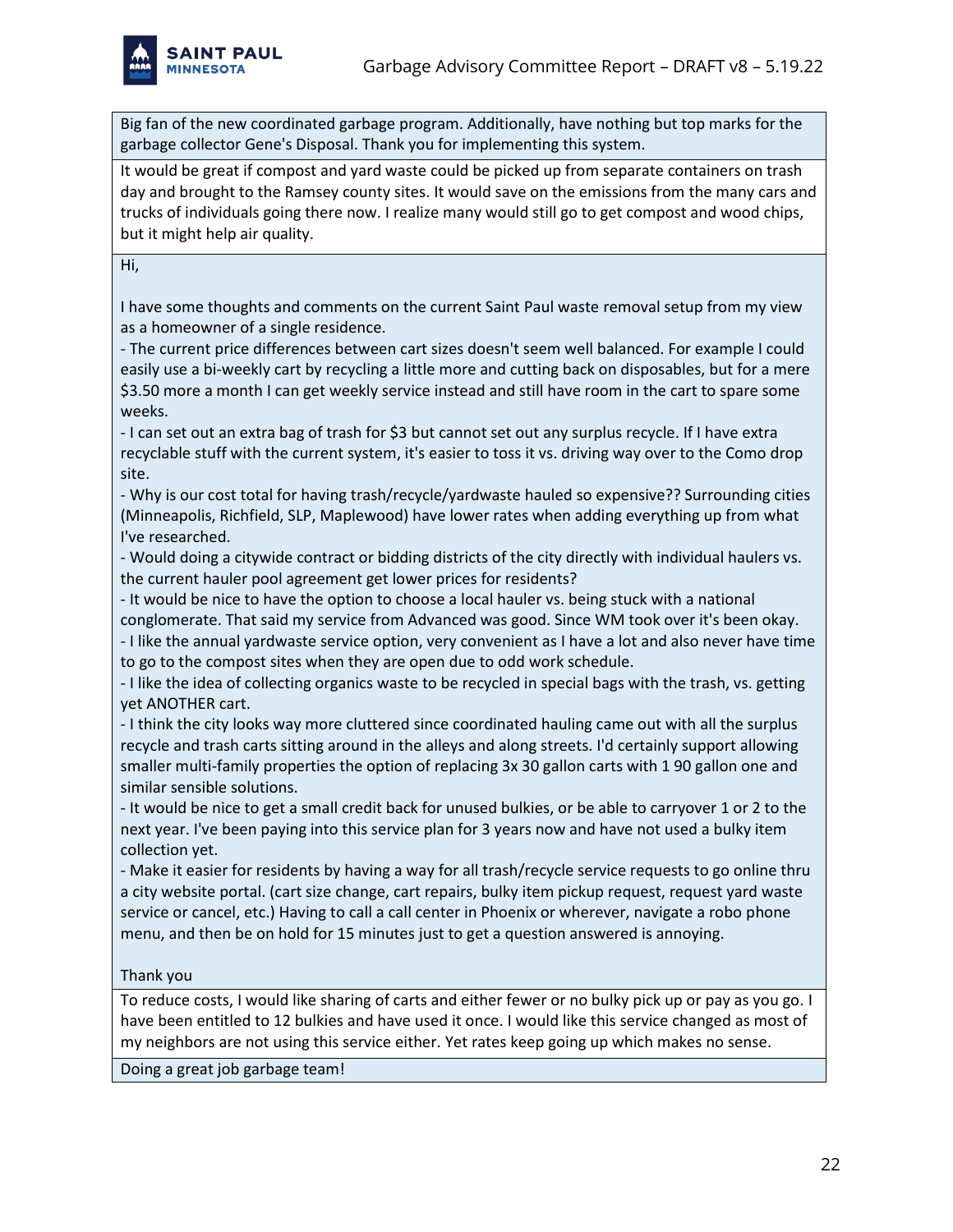We've been consistent users of the Ramsey County organics recycling program and are confused about St. Paul's plans to accept organics with trash in the near future. Up 'til now, the organics have gone in thin biodegradable bags, which definitely wouldn't hold up if they were mixed with regular trash in a trash truck. How will this work? Thanks!

WM sucks! The last couple months our trash has been left untouched. My husband then spends the entire next day trying to reach someone there which escalates his PTSD. It looks like our neighbors have the same problem.

We have placed our trash can in the same spot once the snow accumulates and suddenly this year that is not ok. Both of us have health issues and we cannot carve out a chunk of sludge to get the can "on" the curb next to the street. We have done this for 30 years! (we closed during the Halloween Blizzard)

We previously had WM and fired them for poor service. They are not a good choice.

I am so glad that the city is doing organized trash and I appreciate all of your work on this project. Requests: compost pick-up; lower costs, ability to share bins with neighbors.

added yard waste pick up

Organized yard waste pickup is needed!

Please tell me who exactly is this form being sent to? Names? Titles? Address? Please identify the persons with whom are these communications being shared.

Thank you.

Hello - I would love to attend a meeting, even though I have not been vaccinated. Will wait until the weather gets warmer. In the meantime, will read the minutes. If someone could pass along my suggestions, would greatly appreciate your effort.

1. Would like to find out if smaller containers can be offered - smaller than small - for those who use very little garage. Or if sharing a container with a neighbor is being discussed. I own a duplex and would love to go back to one container.

2. Assume there will be compost pick at at some point or a place to drop it off within 6 blocks. Feel adding more containers only adds to alley build up of plastic.

3. Is anyone discussing the fact that trucks are leaving containers in the middle of the alley? Is everyone having this problem?

4. Are schools giving tours of recycling plants to educate children how to recycle? Seems as important as bringing kids to farms.

Thank you for addressing concerns, aiming for a better system and cleaner earth.

My small every other week trash bin costs too much. I never fill it. I compost and recycle and give away what I don't need. Big families that generate huge amounts of trash are being subsidized by charging me for services I barely use. It is not right. My trash costs doubled because of St Paul taking away my right to find a hauler who charges a low fee based upon my low garbage. And don't tell me voters voted to do this. I didn't vote for this. Stop forcing me to pay for other peoples trash.

Need to address issues with homeowners that own a duplex who are no longer using their property for rental to use one cart. I'm still getting charged for two carts for myself and my wife for both the garbage (2) and recycling (2) programs despite repeated contacts with city council member and SPPW.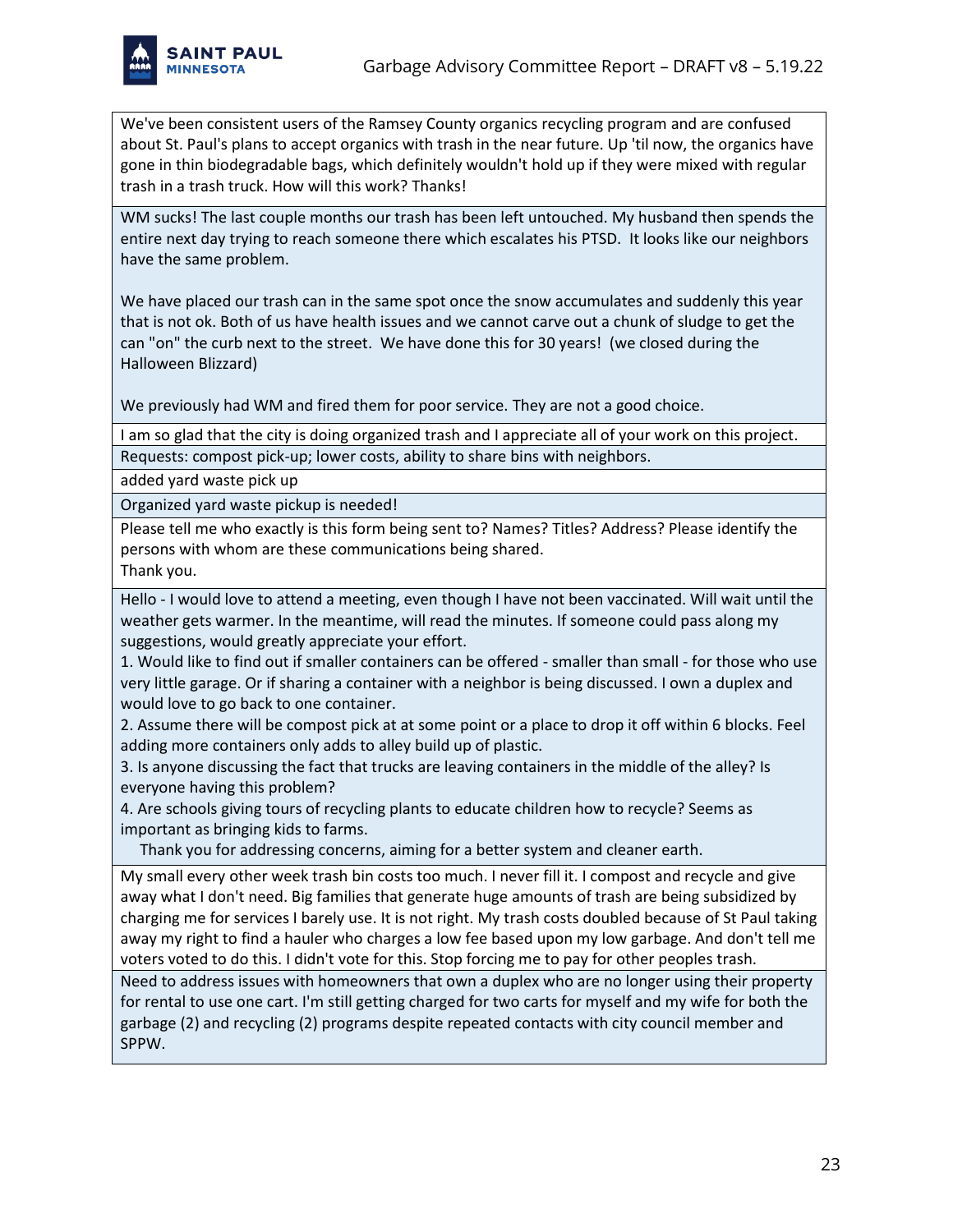

I am glad this committee is meeting and I hope you will do a better job of setting up garbage collection than was done in the recent past. I am a low-waster and used to have on-demand pickup from Highland. I needed pickup about once every 3-4 months with a normal cart. Now I have a small cart, which I put out about once every two months (even though I pay for bi-weekly pickup). Garbage pickup used to cost \$80-90 per year. Now it costs over \$200, especially since during Covid I wasn't able to travel and therefore put holds on pickup for a while. I am retired and have very little income, so this matters to me.

If the city really cares about the environment, they need to incentivize waste reduction. (By the way, I have a small recycling cart, and that only goes out to the curb once every 4-6 weeks.)

I am also irritated that I have to pay for the picking up of bulk items when I've never tossed a bulk item once in the 20+ years that I've lived here. I shouldn't have to pay for that.

Those are the issues touching me directly, but I am also bewildered by the ridiculous rules requiring every household to have a cart, not allowing sharing, filling our alleys with new carts when the old ones worked just fine (how is that environmentally responsible?), and not allowing plans that fit the situations.

My alternate week pickup with a small container is only \$3 difference per quarter. Should be much less, esp since I rarely fill my container. For years I shared with my neighbor and am now compelled to pay more by having my own service.

Households that produce low waste are subsidizing everyone else. Since county and state goals demand reduced waste in the next decade, costs should be allocated based USE (eg those those generating it). Those who do not, should be REWARDED. Even Minneapolis gives you choices with significant differences between size and frequency of collection.

A small base fee per quarter, say \$25, makes sense for everyone. THEN have different levels of service, that are optional in case people want to share. Fewer pickups and fewer stops by trucks reduces carbon production, noise and air pollution.

Lastly, all garbage containers should be MANDATED to be made of 100% post consumer waste plastic. Period. Since they aren't recyclable, may as well be responsible on the upstream side.

Thank you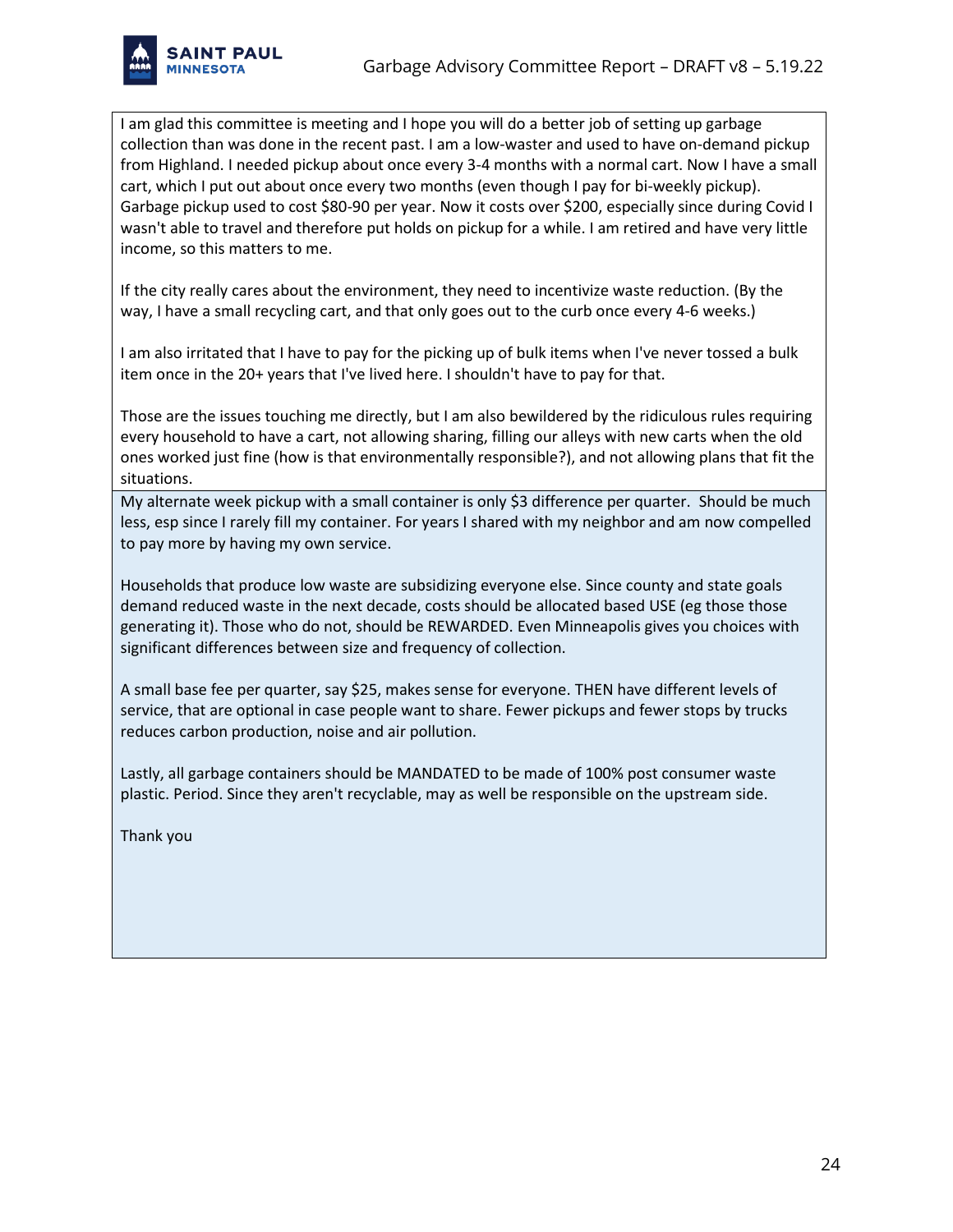

Thank you for your work! The apartment building at the T of our alley has a dumpster that is chronically over-filled. Their pick up date is Tuesday and garbage tends to pile up over the weekend. I've called to complain, but the city tells me that if we call on Friday or Monday, they likely won't come out and cite them because the pick up is so soon after they receive the call. What's more, they are allowed to overfill their dumpster as long as the trash doesn't spill out (which it frequently does). As homeowners, we (thankfully) are not allowed to heap our cans to overflowing. In the interest of the environment and all of us, please can we hold everyone- apartment building owners too- to the same standard of more sanitary disposal?

I am totally against mandatory sign up. Before this I was not paying a thing to dispose of my limited trash. I compose and recycle I have trash pick up every two weeks and at times never fill my bin. If they wish to continue this they should give us the option to sign up for this service. I am a senior citizen own my home and this fee I pay could be of better use to me. I did not vote for this program. What gives mayor Carter thee authority to do this. Not happy with his leadership. Thank you all & hopefully you can help me and others to change this.

I believe St. Paul is better for having organized trash collection. As both a resident and a landlord I have received EXCELLENT service from both Highland Sanitation and Republic Services. As the "alley plowing organizer" for my two block alley bounded by Thomas Liquor and Speedway, populated with both multi and single family housing, I'm familiar with the space challenges large recycling bins present, especially in winter. In my fantasy world people could share but I understand the challenge that presents. Some bins are over-flowing and some are empty but, as much as I encourage redistribution, neighbors can be territorial over their bins. My student tenants in our four-plex and duplex are willing to cooperate with each other. I believe we can do better than the one-size-fits-all but it would require EVERYONE'S cooperation. Ten years on the MGCC Board has taught me that it's not possible to make everyone happy, so why not stir the pot a little more? I would be VERY happy to have St. Paul collect organic/food compost. PLEASE add that to your trash contract. THANK YOU FOR YOUR SERVICE TO THE CITIZENS OF ST. PAUL. I'm praying for you.

Can we please make the process for temporary service holds more user friendly? I tried to initiate the process on the Waste Management website but that was not possible. (Even though you can pretty much do everything else on their website.) So I got the city's hold request form but was unable to find out where to send it to. So I called Waste Management and, after waiting on hold, a person there gave me the e-mail address to send it to. I e-mailed them the form and didn't hear anything back for over a month, despite the fact that the form says they will respond in 7 business days. So I called there today and they said they never received it. Then they searched their e-mails and claimed they got my e-mail but the form was not attached. In fact, I checked my sent items and the form was definitely attached. It feels like they are trying to make this process too difficult to bother with.

Waste Management is a waste of money. I put in an order to pick up old couch on Tuesday, not done, called said they would pick up Wed. not done, Called Thursday I was told they would pick it up. Poor poor poor service. It's so sad we aren't able to pick our own garbage hauler and sad the city can't pick a local service like Bergquist. Moving out of St.Paul soon!!!!!!!

Are we paying taxes for the garbage collection even though we pay for our own garbage removal through our Townhome Associatiion?????????????????????

As much as possible please keep the number of haulers using our alley down to one per week.

Curbside compost and yard debris pick up please.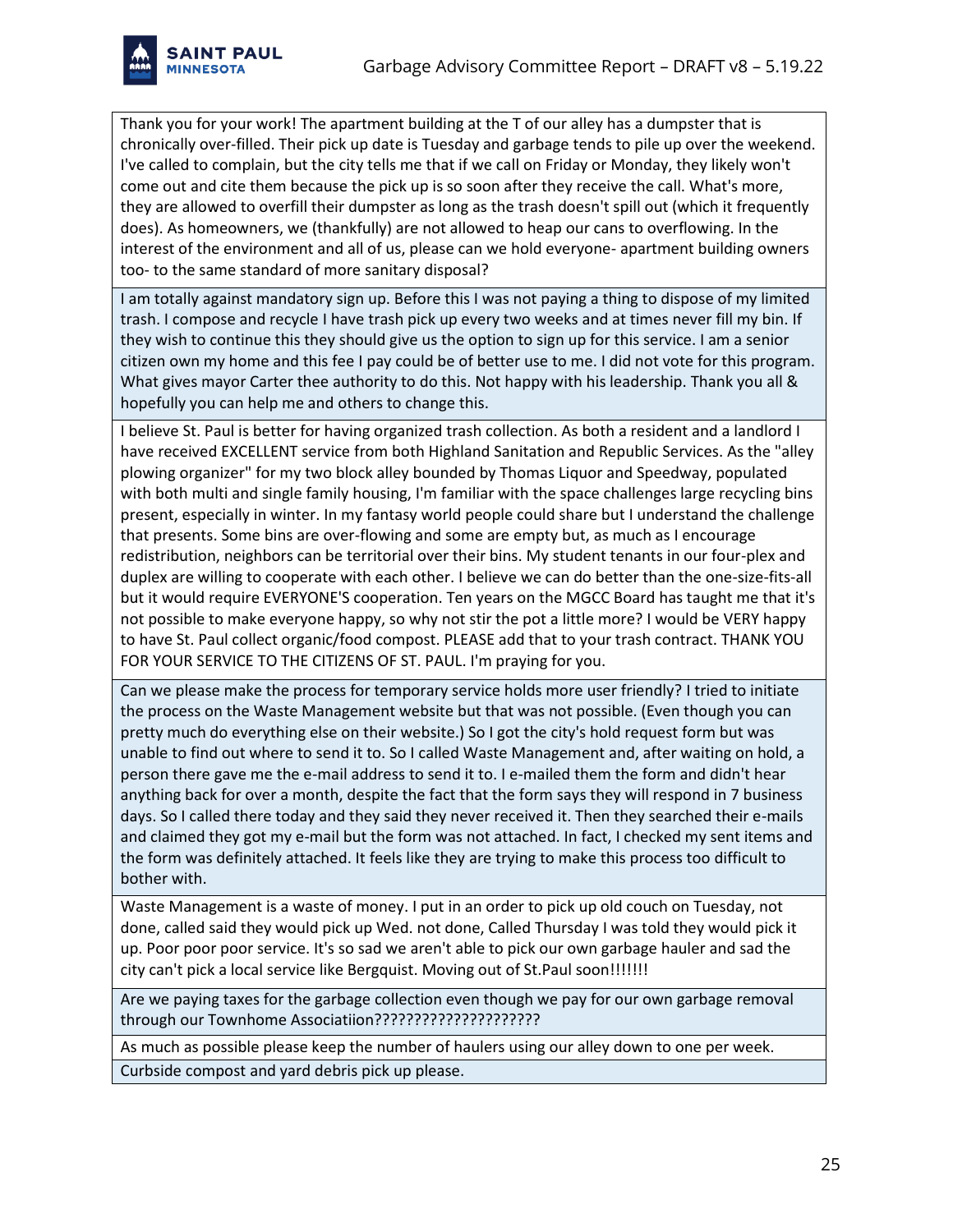

Our HOA was required to participate for 8 of our 50 units. The HOA covers the costs, however the wear and tear on our streets is unacceptable, not to mention having 8 units with different vendor and rules. Revisit this! ALSO, it was pushed as less garbage on the streets, yet all I see is old furniture, garbage bags, etc. We have so many complaints of people dumping garbage bags into our bins on a private road. While I like the service of Waste Mgment over the HOA chosen Republic, it is very damaging to our private roads to have three companies on it on one day every week. REVISIT THIS!

I have Republic. I don't have a complaint about my service. However, I am charged for 2 small containers with every other week pick up. I am single and live alone. My house is listed as a duplex from some time in the very remote past. I have lived here 34 years and the folks I bought it from lived here. I think the City deciding what type of pick up is appropriate is extremely wrong. There are folks who used to share pick up for 2 to 3 households; folks who own a business and took their garbage to their work location where they were paying for service; some older folks whose children picked up their garage and put it in with theirs. All of this is no longer allowed. I say if you don't have a mess by your garbage, then whether or not you need the service of what type of service is required should be up to the resident.

We feel that the list of approved items we're allowed to throw away with this service is too limited. We compost our food waste, so besides that the only thing we can get rid of is essentially retail packaging. If we were allowed to get rid of basic construction waste (i.e. sheet rock, lumber, etc.) It would be a much more useful service.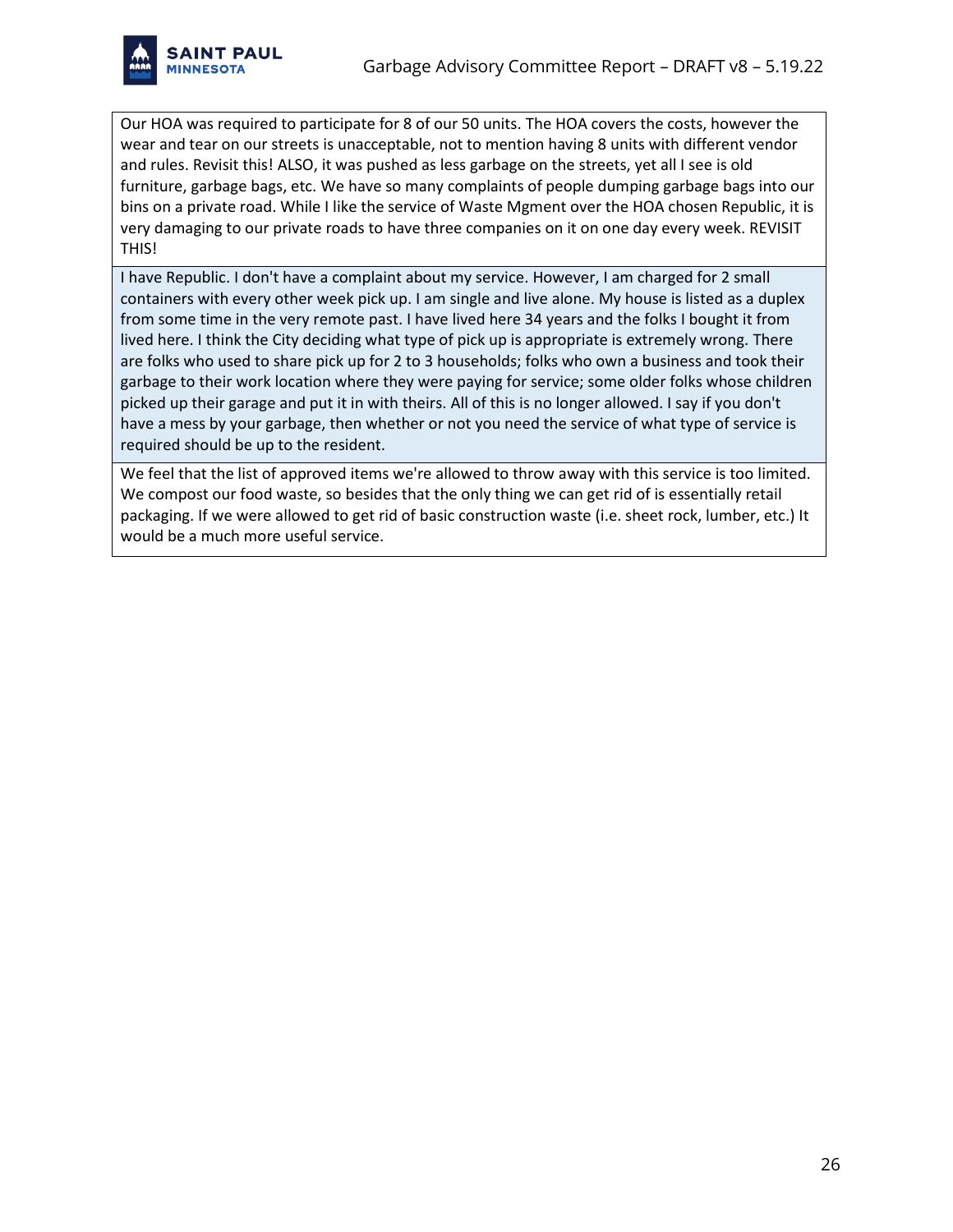

First of all, I'd like to thank the members of the Garbage Advisory Committee for their participation and service. Your volunteerism in the cause of service to our city is laudable.

I'd request that your committee advise the mayor and council that reduction of waste or conservation is not a serious goal of the organized trash program. The city should strike that presumption from its talking points about the trash program.

If the city really wanted to encourage households to be low-wasters, there would be incentives to reduce trash or recycle. Instead, an analysis of the cart pricing shows that low-wasters are subsidizing those households where there is little or no attempt to reduce either their trash or organic garbage.

Also, there seems to be some on the committee who believe that those who strive to be "low-waste residences" are somehow "privileged" because they make the effort to live a greener lifestyle compared to others. Reading the city's original Legislative Text about the reasons for setting up the original trash program, there is also a baseless assumption reflected in the Text (and shared by some on the committee) that those who proclaim to be low-wasters are simply dumping their trash illegally. There is NO EVIDENCE to support either idea.

Rather, low-wasters, no matter how much they recycle or reduce their actual trash, and no matter if they opt for the smallest cart picked up every other week, subsidize other residents in two ways: 1) If they do use the smallest cart, picked up every other week, their cost per unit of trash is higher than heavier users (up to three times higher).

2) There is the assumption that a low-waste household would put out their small cart each and every time bi-weekly per the rules. That's a baseless assumption.

I have stated that, for 26 years, I have taken my 30 gallon metal trash can to the Twin City Refuse transfer station about once every three or four MONTHS. I still do this and have never used the 35 gallon cart provided me. This practice costs me about \$16-20/YEAR! I have also composted my organic garbage for those 26 years.

With this in mind, if I WERE to use the city's 35 gallon cart, it would be placed on the curb once every three or four months for collection---resulting in higher profits for the hauler because of their lower labor costs over a year + they'd pay no tipping fee for my trash in Newport. Therefore, I am subsidizing everyone else who doesn't follow this plan.

So...back to my original premise: the city talks about trash reduction but isn't willing to really incentivize it. is anyone's green consciousness rewarded by the city? It's not--in fact, we're stigmatized as "privileged" or "illegal dumpers" and penalized for it.

If this committee IS serious about incentivizing households to reduce their waste, they'll recommend to the mayor and council to allow low-wasters to opt-out or to share carts with a neighbor. Those suburban cities where opt-ing out is allowed can and do penalize scofflaws who violate the spirit of the opt-out agreement. To deter any possible illegal dumping the opt-out fee (plus fees paid for any violations found) could be used for investigation and enforcement.

You may contact me with any questions. Thanks for considering my points on this matter.

Curbside compost pick up please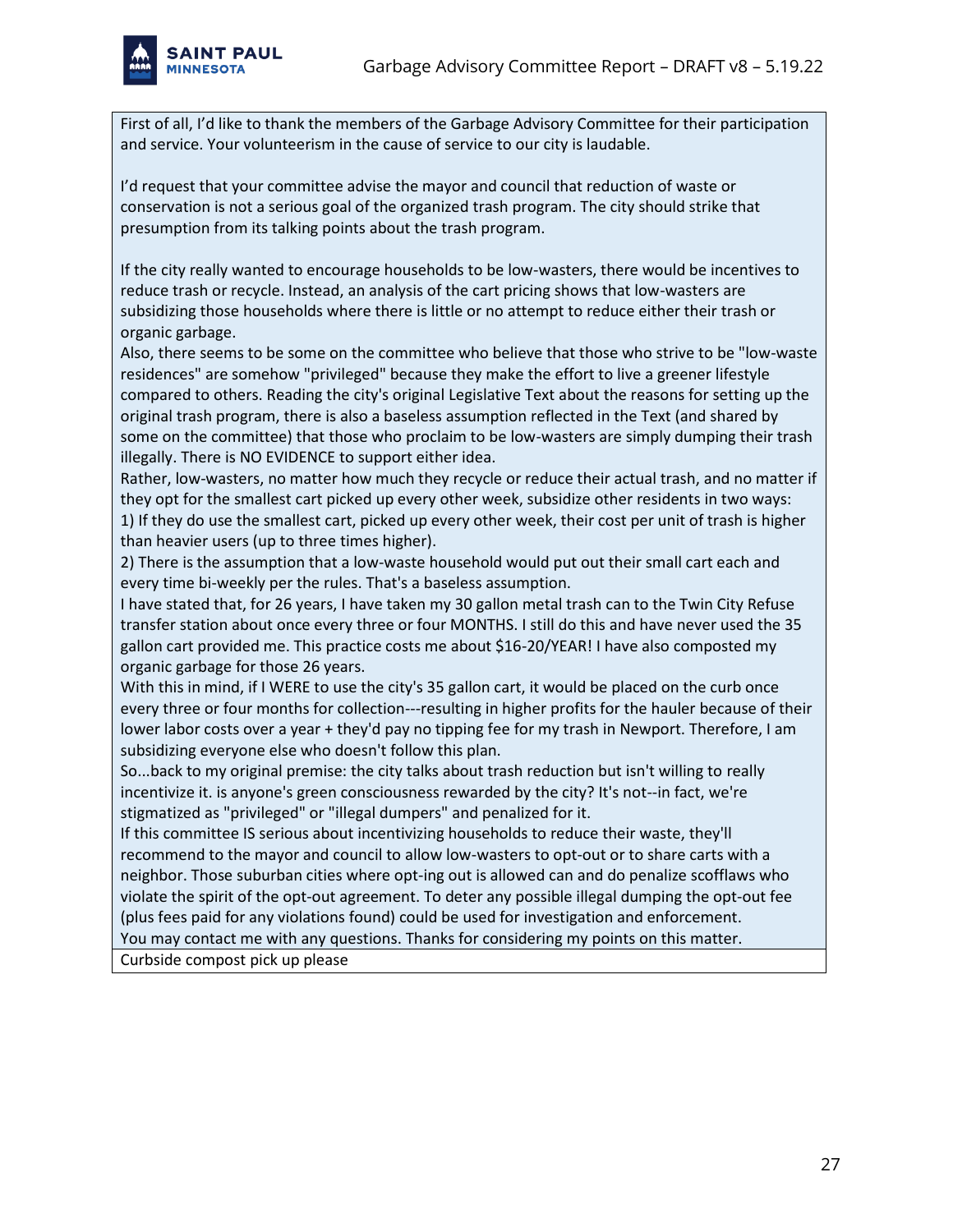

GET RID OF HIGHLAND SANITATION. TERRIBLE COMPANY TERRIBLE SERVICE. It does not make sense to put a 5% late fee on bills as that is way to high just like the SPW. Landlord do not aways find out to its to late if a tenant has not made on-time payments.

The sanitation company should have no legal right to put anything on your taxes as it is not a government business. The homeowners should have a right to choose who they have for service and the prices that you have

contracted with them are more than they should be. You give a company a easy way to make more money in a day buy monopolizing the whole neighborhood. The amount should actually be less.

Let the people have more options and let the people paying the bill for these services have a choice. Highland sanitation only has one person, the owner Sue that you can get answers from... I sent in a hold letter and followed all the rules and the city employees recommended I send it certified, is this a good practice, should I send my payment certified. they never credited me my time on hold, They never send return envelopes with invoices but my payments have always gotten there... The city is in the middle and this causes headaches for those of us who are responsible in following the rules. I should just be able to call the company direct and put my service on hold.

Like Minneapolis St. Paul should have a voucher system for dumping up to 2,000 lbs. Free. the trash service says nothing but garbage, what about a ceiling fan, tearing up a sidewalk, old pieces of carpet.

I am a strong believer in zero waste, and have been recycling since the 70s. I compost food waste or feed it to my chickens, I reuse unwanted items, give them away or donate. The new Buy Nothing website has been great for allowing people to give items away for others to use. Before this current contract, my garbage hauler was Berquist and Son. I used them on an on-call service. When my can was full, I called and they picked it up and they were very generous in taking the odd bulky item. I paid around \$20/quarter. I have refused to pay for current garbage collection. I have the least expensive option, but it is still \$264.68 per year compared to \$80/year previously. I now haul my own garbage down to Twin City Refuse on Water Street. Last year, I paid a total of \$85 for all garbage that came from my household and I paid nothing to Waste Management in protest. Those fees were added to my property taxes. I not only do this on principle because this contract offered absolutely no incentive to recycle, but because I am trying to live on Social Security at around \$21,000 a year. And there are so many people with low incomes that would benefit by sharing a can. Why are those people who generate the least amount of garbage not being rewarded for that? Everyone knows that we are destroying the plant with garbage and there is no incentive for people to stop this behavior until there is some way of making those who generate the most garbage feel some pain. This should include the excessive amount of packaging that makes up so much volume in our garbage collection and the microplastics pollution found in polar regions, oceans and even in babies' lungs. Public responsibility needs to start somewhere, and you have the power to make a difference. Please use it.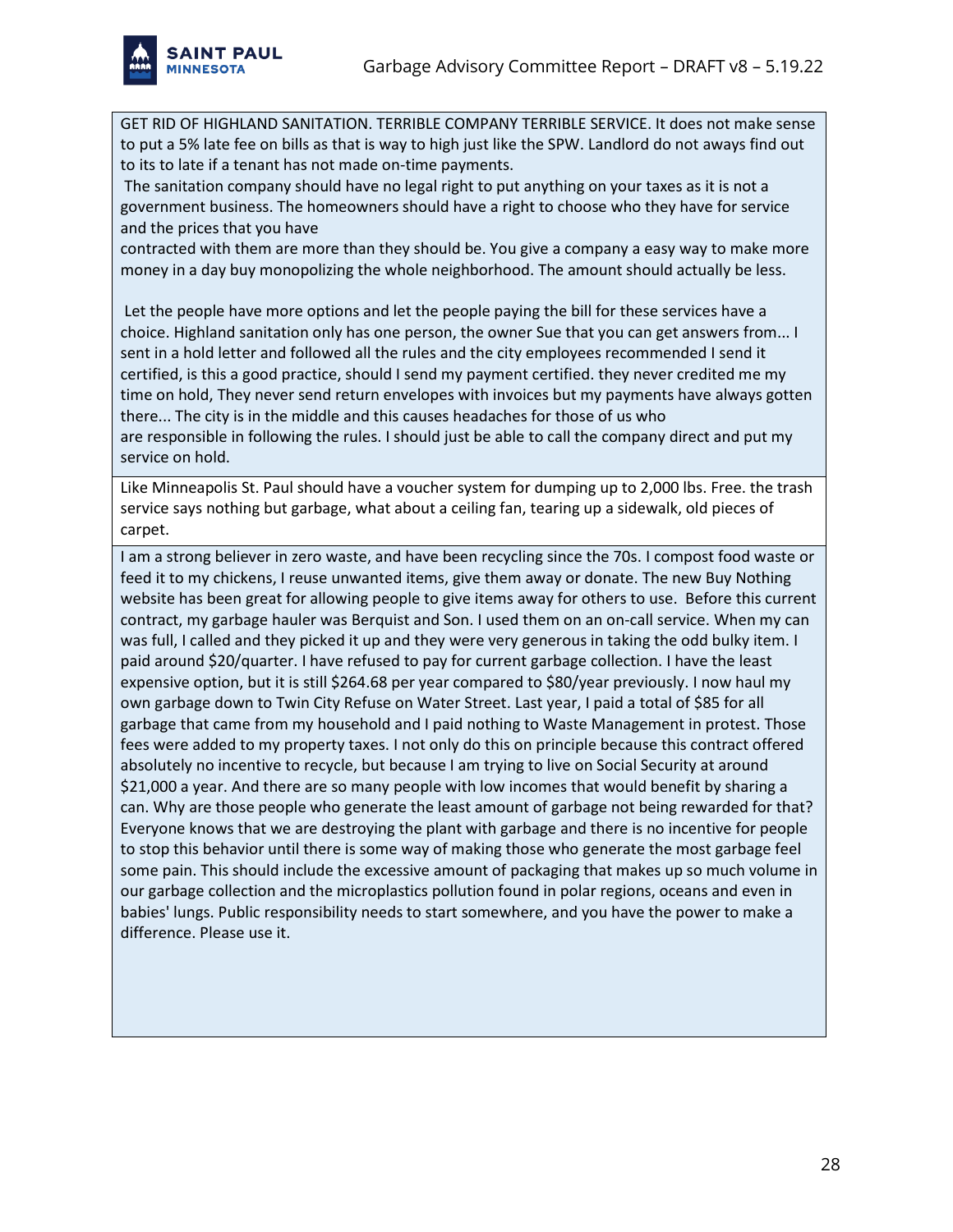

Prior to the garbage collection program, I took my trash to Twin City Refuse every 2-3 months and paid \$7 for two 30 gal. trash bags. Total cost in a typical year: \$28-35. I now pay \$60 per quarter for trash collection, though I place a service hold for 2 quarters, as permitted. Total yearly cost: \$120. Even opting out of 6 months a year, my cost is several times what I previously paid. Having one hauler does reduce noise and traffic and I applaud that. However, I am concerned that the system penalizes those of us who generate very little trash.

I am concerned about the quality of pickups since the change. My alley is cluttered with broken and chewed-up garbage bins that sit in the way of traffic or are overturned after pickup. There is always debris left behind when windy or bad weather as the arm of the truck swings the bin into the truck. The reliance on one driver, not being able to get out of the truck to remedy errors, and the condition of the bins are problematic.

The lack of options for picking up bulk items makes this program costly with more debris left out in the alley.

Pricing - for me - I would like to see lower costs for every week's pickup

I would like the city to end the contract and go back to the free market approach where we choose our own trash haulers. This current system is way too expensive. I will vote accordingly.

Thank you

I would like a way to "opt out" of the mandatory garbage collection. I live alone and compost ALL food as well as recycle non food items. I don't have a need for garbage pick up at my house. I maybe generate one bag of trash every 6 months and I would be happy to take that to the dump myself. OR... I would love to 'pay for what I use' in terms of trash pick up. If I don't have trash to pick up, I would rather not be charged. Could we calculate what we pay by the amount of trash we generate? That might be a very good way to get people to be more mindful of their trash.

I own a 4plex and am required to have 4 carts so our prices have almost doubled. We don't need 4 carts. We only use 2 or 3 each month. We are paying for an extra cart we never use. We also do not have room in our driveway to put out 4 carts and 3 recycling carts with the required space between them (we have an 11ft driveway, and would need twice that for 4 trash & 3 recycling carts. This policy discourages people from recycling & composting as there is no monetary benefit to throwing less in the trash.

We live in a duplex! Only a couple times since inception have we used the 2nd garbage can we need to pay for & we only used it since we had it. However, families on our block consistently overflow garbage & rarely can they put the lid on their can fully down! Waste Management would have enough history now to know who need one or two garbage cans. We recycle & we keep organic items from the landfill by composting too! By now haulers have evidence on who uses what.

We want the option to eliminate our mandatory garbage can. Please include this when you negotiate with haulers again!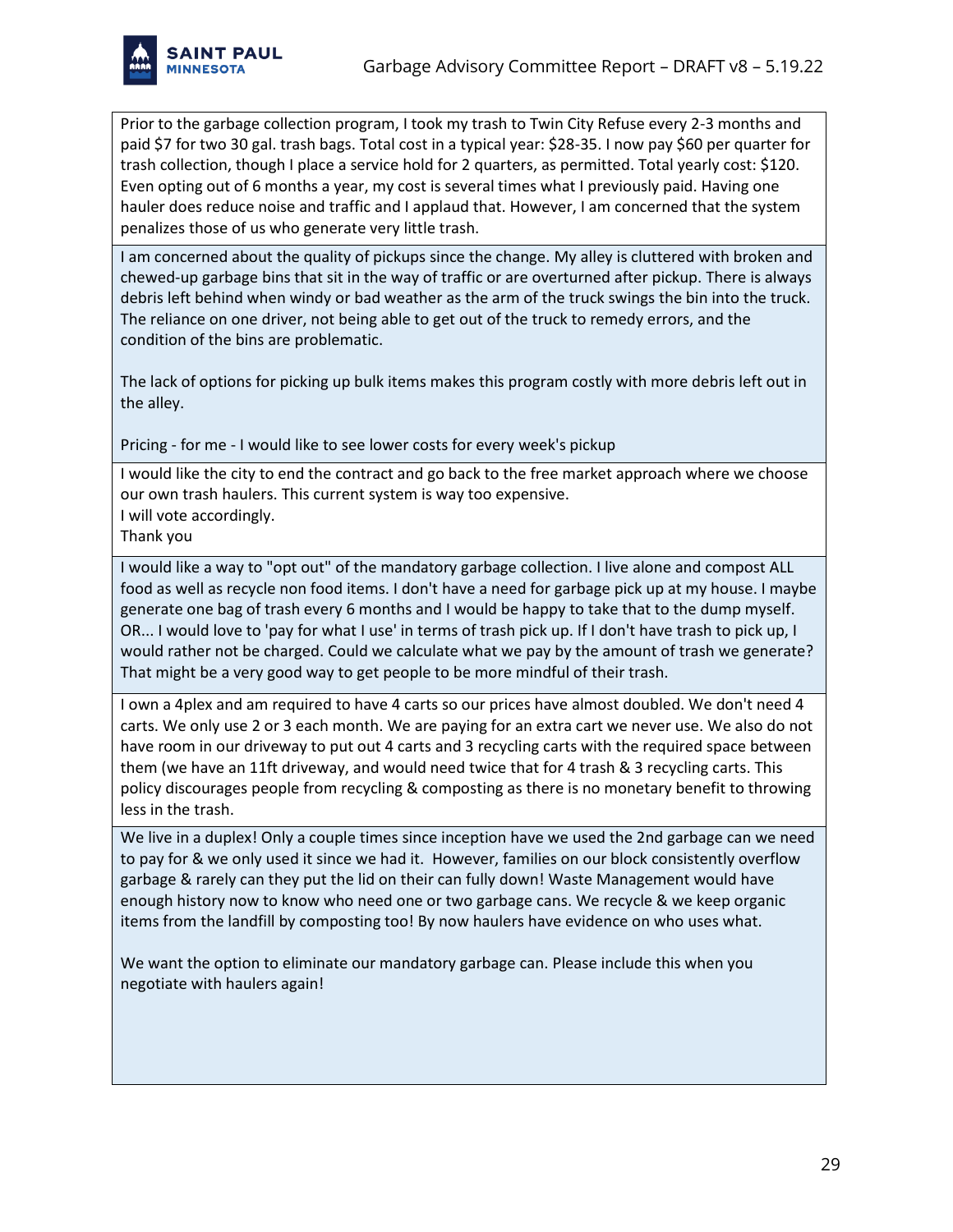

My cost went up roughly \$45 per bill for the same size trash container. Included in the city wide program I get to "set up for big ticket items" to be picked up once or twice a year for free. However I never have used that option, and probably never will.

My questions are:

1) How can I be charged \$180 per year more for the exact same service and not be irritated. This was a concern and question that I had asked during the force of making us tax payers switch to something that "is better for everyone", without a clear answer. Then making, or forcing me to have a garbage collection at an added cost. I could dispose of my trash cheaper myself by bringing it to any of the refuse locations within St.Paul.

2). Seeing I have not needed to use the "big ticket item pickup" that is offered, I should receive a rebait, or a credit to my account for not having to use it. I am paying for a service I do not need or will not use, and if I do use it I will gladly pay the cost! But since we have been forced to be on this "garbage" waste program, I would like to see a credit or rebate for not using this "option". For example if I have not used that option for 2 year, make 2 bills a "zero" balance, essentially making one mailed out bill free of charge for each year the service is not used.

I am for the program and I do not support a opt-out version. The is a communal issue, and we should ALL be part of it. We own and live in both parts of our duplex. We managed to get it arranged that we have only two cans, but it took a lot of yelling and screaming to get to that point. Please get this fixed so it will be equal for all.

Is it really true that the City has spent \$26M on this program? It was my understanding that the City would, for a fee, facilitate the program by collecting the fees and pay the haulers. Where did all that money go?

Garbage is a huge American environmental problem and heavy wasters need to be charged appropriately for the mindlessly excessive waste they create. If families are producing giant overflowing garbage canisters every week, they need to PAY the MOST for their waste. Please stop sympathizing with, accommodating and validating heavy waste lifestyles and instead educate and incentivize people to produce less garbage and reward them by a smaller bill. Leaders need to lead on this matter - we are running out of landfills and those are horrible anyway. Having a tight budget or a family doesn't mean you can't recycle and be mindful of your waste. Please stop pandering to people's excuses and charge 3-10 times more for the giant canisters and next to nothing for the small ones - and offer educational material and programs about creating less waste and why its important. Most people only care about their bill anyway, so make it high if they are excessive waste producers and less if they conserve and you will have begun the change.

Great program. The city FINALLY did it and consolidated it into a unified pickup system. Thank you for getting rid of SO many trucks running up/down our streets & ally's every friggg'n day. 1-truck for trash, 1-for recycling … that's it! I'd like to see better (lower) pricing options for low trash generators, maybe correlate the amount of trash picked up per household vs their recycling, charge more for people that make no effort to recycle, less for those that do. Also, go after the recycle thief's that rob the city of the aluminum value. We still have WAY TOO much dumping going tho esp. in the low income neighborhoods such as the St Paul East Side. I'm calling in furniture/trash dumps weekly just in my narrow travel corridors. We need cheaper large item pickup/drop off options, and more marketing of the benefits/options to households…and not just direct mail, use billboards etc.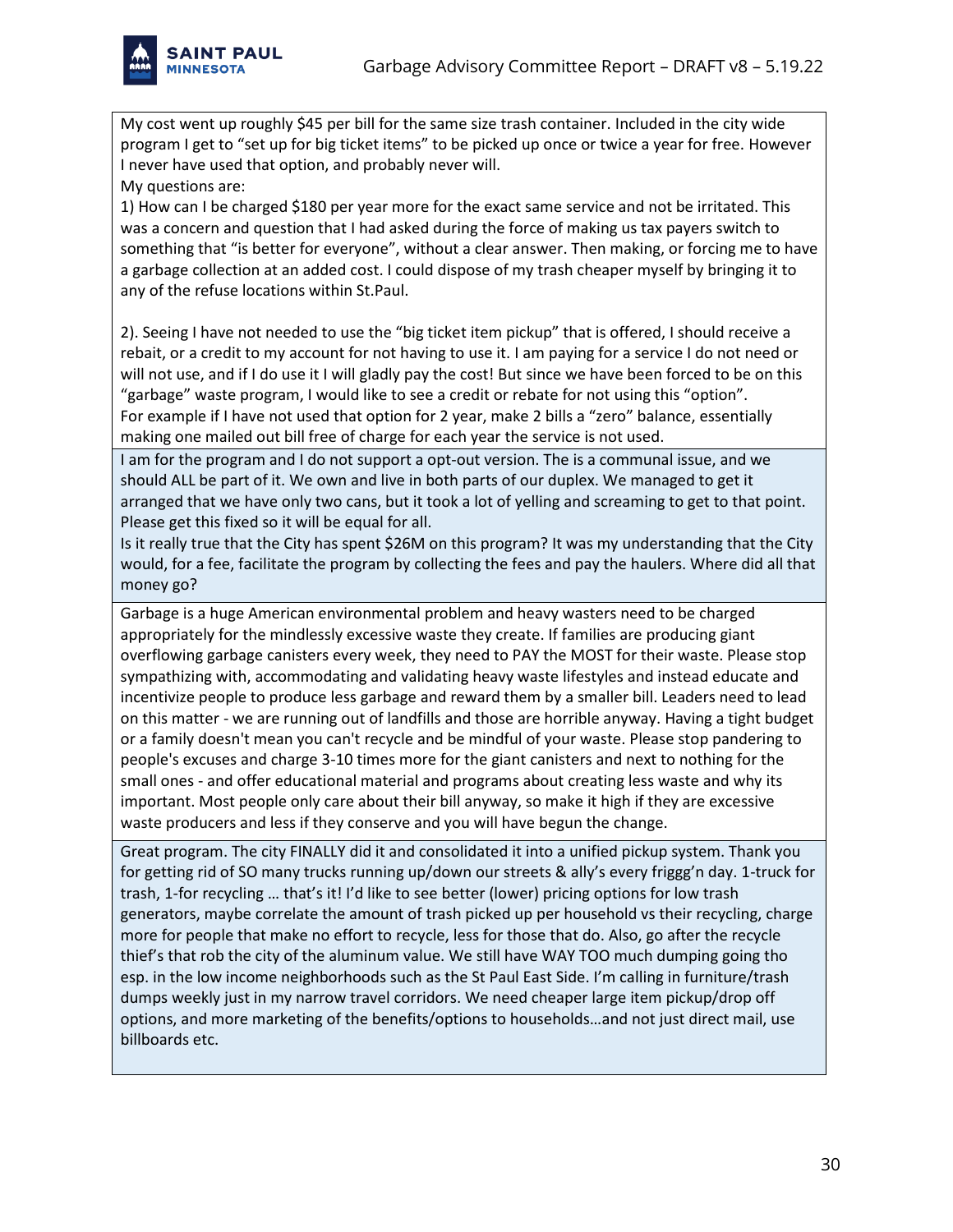

As owners of several properties in Saint Paul, 959, 969, 957 and 942 Beech Street, we have been frustrated with the trash program as it was initially negotiated. We would like to have an option for sharing a large can between our units instead of being required to have 2 carts for a duplex. The prices are also more than we are paying previously, so we would like them to be negotiated down. We also shouldn't be paying for the 3 bulky items a year as a part of the plan. These are rarely used and are driving up the costs of the program. This can be an option for people to pay for when they schedule a pickup, or we can bring them to the dump themselves. I imagine the idea behind this was to cut down on bulky items left out, but since they have to be scheduled, it has not changed anything for our renters. Another idea I had would be an option to bring bulky items to dump sites for free. This could cut down on the dumping that happens if there is a place where people can legally do it themselves.

Please end the cities contract. We can get garbage service on our own for less.

No increase in cost, The City shouldn't be making any money.

I wish to opt out of the city of Saint Paul garbage program. Since I recycle most of materials I consume, I hardly ever use the service.

The new contract has to eliminate the one can per unit idiocy. If one large can serves the needs of the address it doesn't matter the number of units. One large family could have 6 to 8 members and a duplex, triplex or 4plex could have the same amount of garbage produced. Opt out and sharing should be available. As a single person I shared with a neighbor for years and only produced one grocery bag sized amount every 10 days.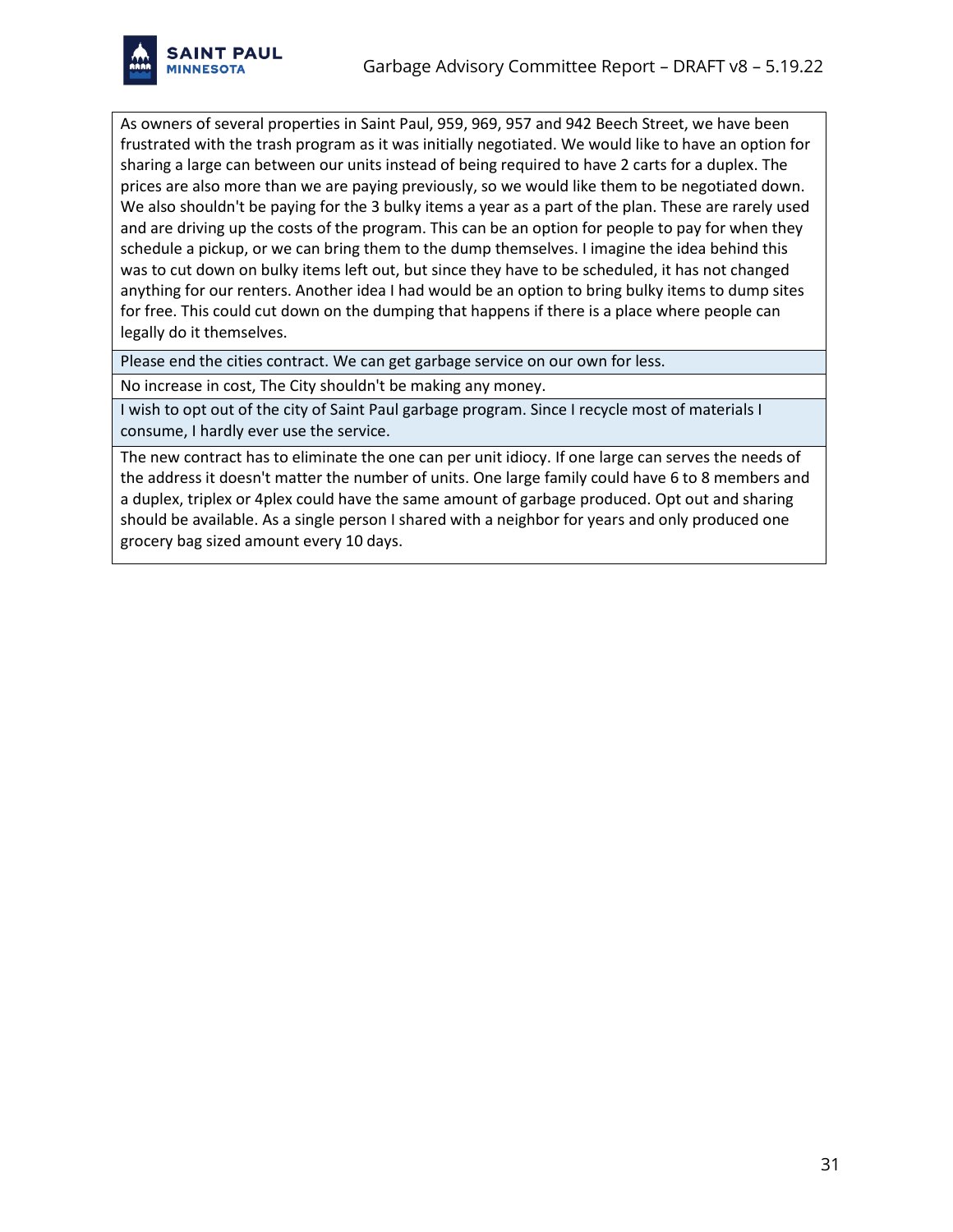

Dear Garbage Advisory Members: I want to advocate the committee begin the process of creating a City of St Paul trash collection program that is run by the City, hires City employees, and includes a fair program that allows residents to share trash receptacles to cut costs. Fewer stops will reduce wear and tear on equipment and to make such a major change in sanitation policies, you will need citizen allies. A program that would provide tax breaks for those who generate less waste would result in more public support for such a change.

I feel strongly about this issue for two main reasons. First, I do not want my money going to Waste Management (WM). I'm very careful how I spend my money. I go to great lengths to avoid bad actor companies and services that treat workers like second class citizens. At present, due to some business arrangement, I am now forced to do business with WM, a corporation that exists far below the standard of a bad corporate citizen. Their employees are treated very poorly and their antiunion rhetoric is pervasive.

Further, WM continues to support Republican Congressional representatives who voted to overturn the 2020 presidential election. Now, through St Paul broken sanitation collection policies--I know, a process that was broken a long time ago--my money goes to support anti-democracy Republicans.

You have a chance to get this right. The City should have its own sanitation program--from start to finish, as most other large cities have. Make the investment in equipment and do it right. Hire workers who will be able to choose union representation freely without fear of retribution and termination. WM's anti-union campaign, if the workers can risk the wrath of management, would rival that of Amazon's, and I could be forced to support that anti-worker effort as well.

Please do the right thing, stop supporting vulture capitalist companies like WM and more importantly, stop supporting a broken policy that forces your citizens to do the same.

With Great Sincerity and Appreciation

I own a 4plex and am forced to pay for 4 carts when I only need 2 or 3. My trash costs have doubled and I'm paying for what I don't use. 1 or 2 large carts would be less expensive and would be more than enough. I should be able to decide the capacity I need just like I easily did with the previous system.

Please disband this foolish Garbage Program; we don't need our city wasting time on wasting our HARD EARNED MONEY. Our city leaders have successfully wasted millions on this unnecessary service. Let the citizens of this city use whoever they chose to haul their trash! We've been doing it before and our trash should not be ANY of our city leader's business!!! Let the free market work like it always has. Too many unintended consequences happen whenever government gets their hands on our money. Fix our damn streets and take care of the basics in our city and quit wasting our money!!!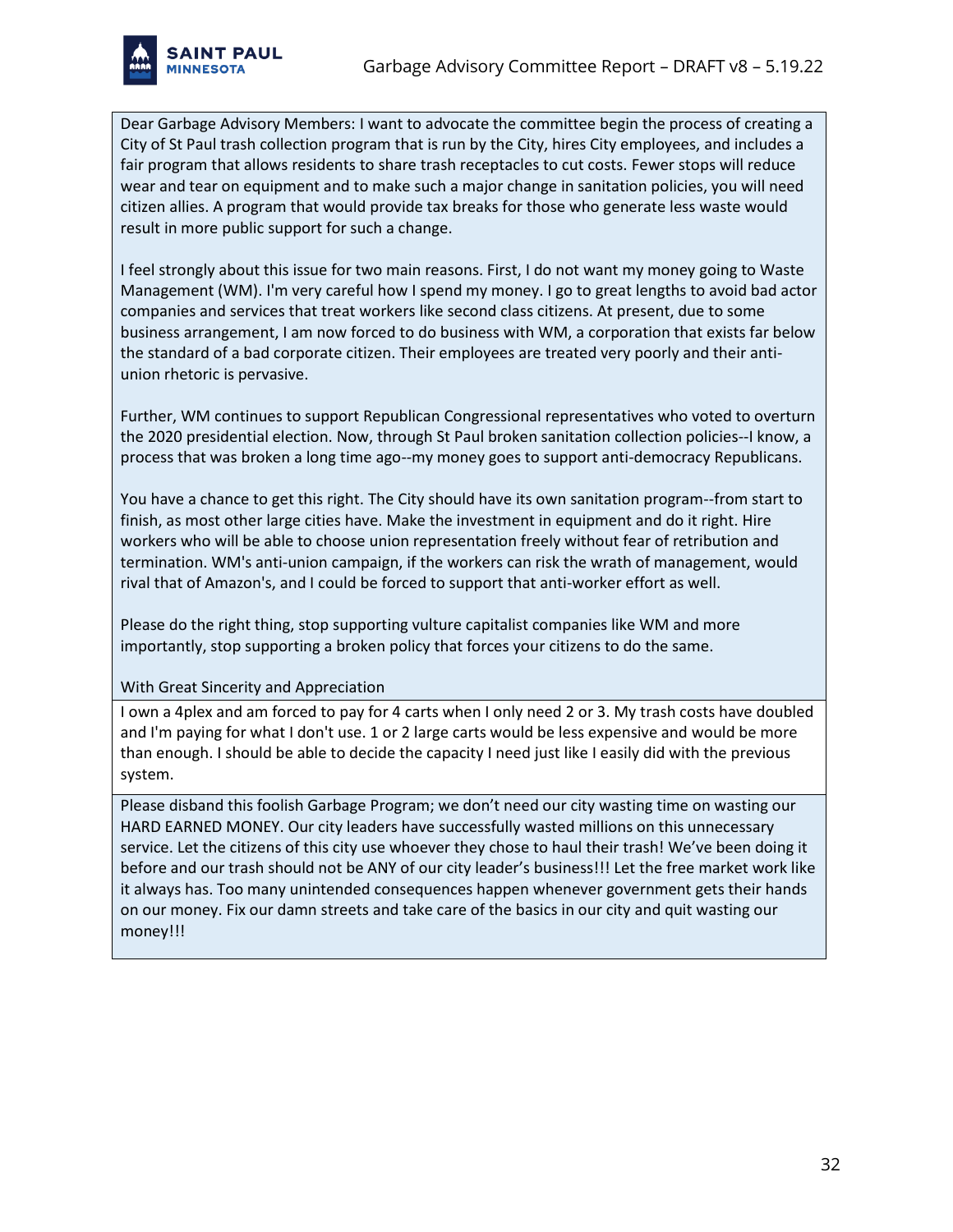

The current trash contract has inflicted an unnecessary financial burden on our household. We compost, recycle, reuse, and conscientiously try to reduce waste. Because our family of four occupies a duplex, we have been required to pay for two trash bins—even though we fill less than one small bin each week. This arbitrary, inflexible requirement is not only wasteful but also patently unfair!

Change the system/contract/law to allow residents to opt out or to select and pay for only what they need!

I would love to be able to obtain a different hauler. I would also really enjoy getting a small dumpster garbage can back at my 4 plex instead of 4 over flowing garbage carts out in tge street every week plus 3 recycling bins in the street every other week. That's way to many carts out there and not enough for all my tenants trash for a week. I cannot put any more garbage cans out there as there is no more room. Tge price is also ridiculous

I hate this system, trash pick up is sporadic at best.

The price is too high, I'm a disabled senior.

Stop this price gouging by this take over of services.

We are not happy with Waste Management. They have no local customer service. You have to call an 800 number, and that rep won't know anything about St. Paul. Just a representative example: EVERY single January we have to call to remind them to pick up our Christmas tree, even though it's part of their contract to pick it up, and we aren't supposed to have to call. But they seem surprised every time. I really miss our old hauler, who had local agents who picked up the phone right away and knew where we lived and could quickly radio our driver if there was an issue. I would never in a million years choose the evil empire Waste Management but yet here I am. I'm not opposed to the citywide contract but please give local haulers an edge, and please consider customer service (or lack thereof) before you lock us into these undesirable relationships with haulers who know nothing about St. Paul and care even less.

Dump the city-controlled garbage program! It is really expensive and awful. We don't need the size of service the city is now requiring, our costs went WAY up, and we are forced to send our money to a huge company based in IOWA at a much higher cost than the local company we were doing business with. The argument about truck noise is bogus. Delivery trucks run constantly here. We need someone going through our alleys (a daily trash truck would be great!) because of all of the increased vandalism and theft we now get in the alley. This city-run program is a failure that is increasing our garbage hauling costs and our property taxes. Kick it to the curb and let us make our own decisions again, so we can support local and save money.

Provide better incentives for reduced trash. We have very little trash. (2-3 small-medium sized bags / month). Even with 2x / month pickup there's very little savings vs weekly pickup. Focus on encouraging all of us to reduce our trash. With city (& backyard), composting, Farmer's Markets (less packaging) - it's viable as a city for us to drastically reduce waste. Some ideas: Let people call when they need a pickup; allow 2-4 households to share cost of pickup; let people opt out, The overall goal should be waste reduction.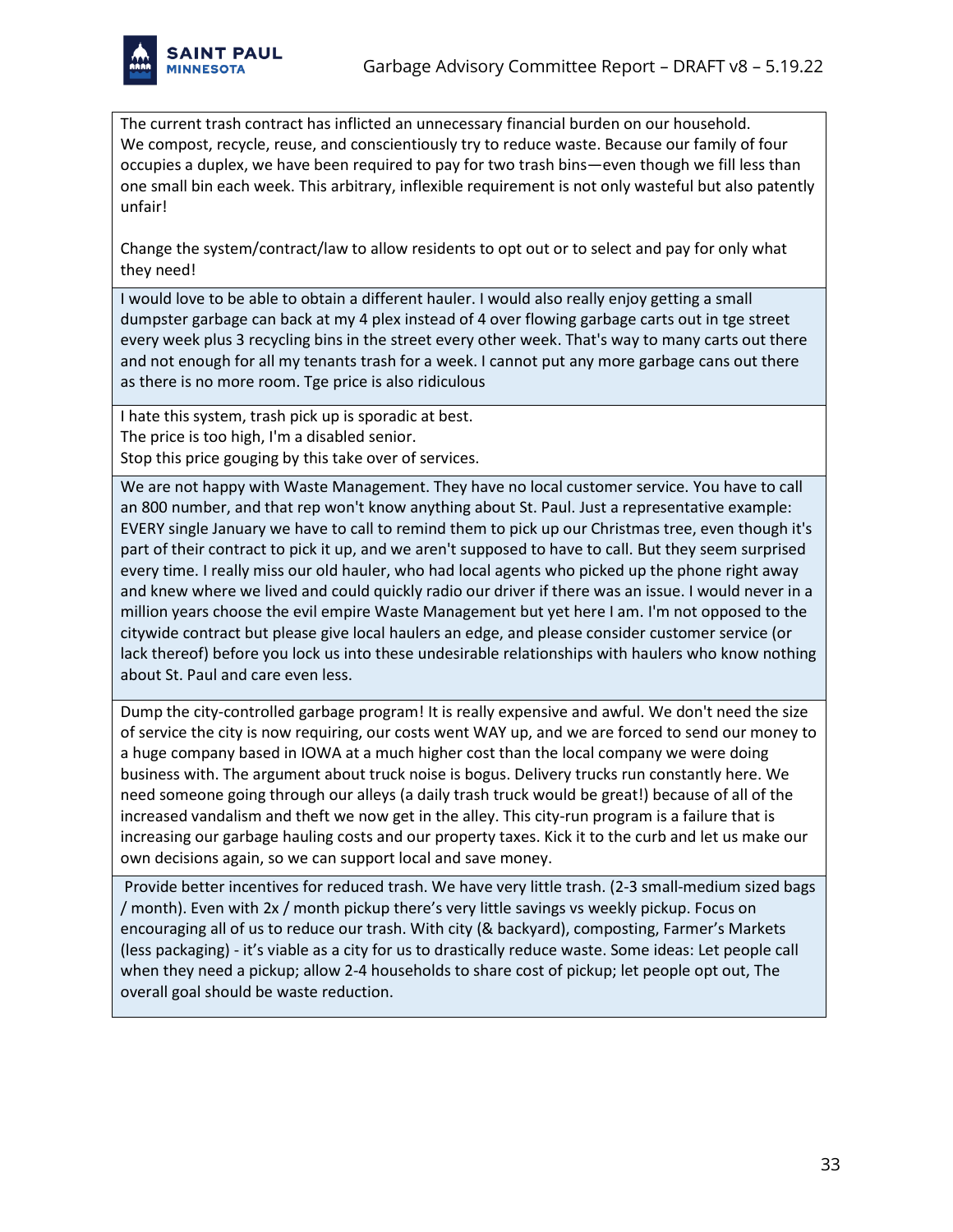

I would like to know why we pay so much but get so little in return. In Minneapolis, for example, people can cut up and bundle their branches. Here, you have to haul them to a compost site, and some of them don't take branches. Not to mention, that not all homeowners have cars or drive. Or you can pay at least \$120 extra for it, which is a lot of extra money for many of us. In Minneapolis, you can put large items out pretty much as often as you want to. Here, you get two or three items a year. I would bet that most landlords here will not let their tenants do so because they might need those disposal spots for stuff that tenants leave behind. So I wonder if this garbage program really cuts down on illegal dumping. I definitely preferred my old service, a local business that was driven out of business to a national company like Waste Management. I don't feel the city had the right to force people to hire a business service that they didn't want.

#### Added to document on 5/18/22

I appreciate the effort for coordinated garbage collection. There needs to be a simple mechanism for people to share bins, not be charged more to have smaller bins (its crazy to pay more for less), etc. I live in an association and some of us are in the general St. Paul collection arrangement and some of us are not. It should be the same for anyone in the association. Please make this system more user friendly and equitable.

I live in a 50 unit HOA and because of the ordinance, 8 of our 50 units are required to use the city ordinance garbage service. The HOA pays for all the rubbish removal. What a nightmare and an additional expense to the HOA. The 8 units have to pay out of pocket to Waste Management and then ask the HOA to reimburse them every quarter. The bills are a lot more than the other 42 units through Republic. The wear and tear of having three trucks coming down our private road has also been noted. This ordinance was not properly thought through. There should have been a provision regarding the 4 connected units or more when it relates to an HOA and some type of exemption. We tried with our rep, the mayors office, and any other person that would listen to our appeal; no one would own this mistake or help correct it, even though all admitted it was wrong. Now we have 4 units on each end of our private road that have different rules pertaining to garbage while the other 42 in the middle do not, including disposal of 2 large items per year. The extra expense for the same service has affected the HOA and their budgeting/improvement needs. FIX THIS FOR THE HOA's IN THE CITY! HOA's are dictated by governing documents, yet this ordinance conflicted 8 homeowners and caused financial loss.

Trash is a municipal service, we should treat it like one and have the city provide that service. Right now, we're exporting tax dollars outside the city and even outside the state. Let's create a bunch of family wage, union jobs right here in Saint Paul, and provide the service ourselves.

This trash program has been outrageously expensive for the services received. Compared to nearby cities with programs we are paying a ridiculous amount for less. A thorough review and comparison of programs should be done and the best option for residents, not the haulers out the city, selected with options to opt out and actual consequences for the hauler (s) when they fail to fulfill their commitments.

I understand that each household must contact their hauler to get a damaged bin replaced. There are numerous ones in my alley (between Hamline and Syndicate) that are truck damaged and squirrel damaged and should be replaced. I am sure most of the families don't know they can call the hauler for a replacement and it is most likely a low priority on the long list of tasks each family needs to do in a given day, week, or month. Could this be handled by the hauler with the truck driver noting bins that are damaged or broken and reporting them to the person accountable for replacing bins? They have become an eyesore not only on pick-up day, when the bins are left lying on their sides or lids open and askew but all week long as they are filled with bags and squirrels.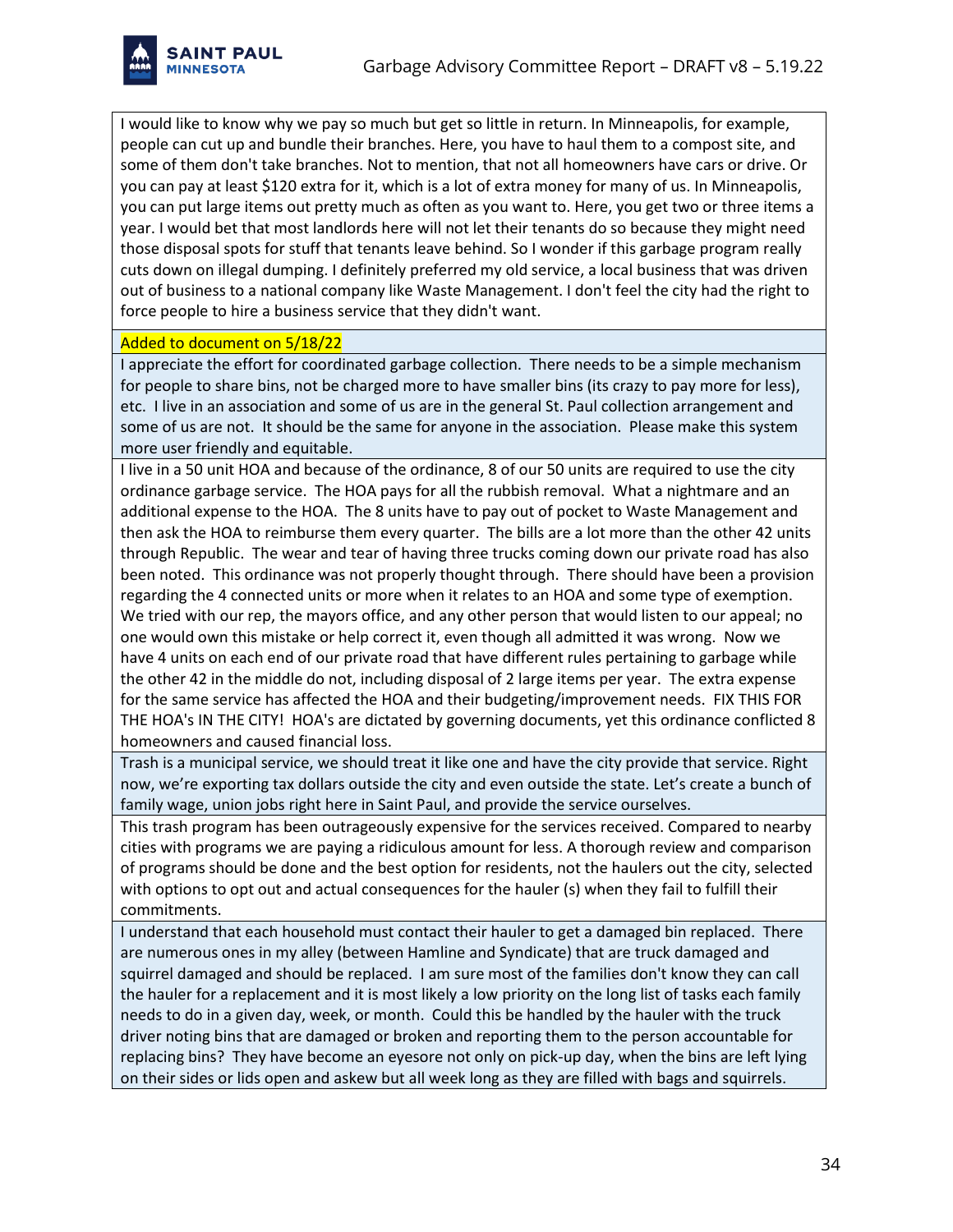

I am not disappointed by our company, but am disappointed that my choice was taken away. For over a decade our one block alley of 13 homes, researched LOCAL trash haulers for the most reasonable price and settled on one. It was easy to have an agreement when all the customers were in one block, and we could get and support a local hauler. I don't believe we were the only ones doing that either. We had one truck per week. Instead of working with the community members who wanted to build community that way, the City stepped in, and even when Carter knew he was wrong, and eventually shoved the City's idea down community members pocketbooks. Many community members have been unable to resolve billing issues with their company, or have been disrespectfully told that they didn't miss a pickup at their house, or if they did, the hauler would be back in a few days, only to be called and told that the hauler would get the garbage next week and if there was too much, they would charge them for it. Many people still don't know the process they are allowed for large item disposal - another glaring gap in communication. I personally have called on dump pieces of furniture and tires 4 or 5 times, so getting the excessive dumping in communities obviously has not stopped or even diminished. There are no options in the current contract set aside for anyone who has numerous large items to dispose of. There isn't support of local haulers, as had been agreed upon in advance of the contract being signed. The vetting of companies like Waste Mgmt obviously was not done, as they are notorious for gobbling up small local trash businesses, and at the time of "negotiations" had already agreed to buy Advanced Disposal, which they proceeded to do without notice to their customers, while also negotiating with a conglomerate in Canada, now also, I believe, to no longer exist in St. Paul.

Then there was the treatment of those customers who shared their garbage cans because they had so little garbage. They weren't rewarded by the city for being environmentally conscious, but rather penalized and told that they had to have their own can. The same happened with duplexes and other multiple housing units who no longer operated as duplexes or needed a can for each unit, one can for each unit, even when they were told there was only one family and that there was no need. Cans set empty but still had to be paid for by the customer. No exceptions were made. Absolutely no forethought went into the conscientious intent of being a good caretaker of the earth and minimizing waste through the intentional decisions of the customer.

I could go on, but you can tell by my many paragraphs of experiences, that I am not happy with how the City dealt with their challenge.

Plus it is my understanding that there's one million dollars still on the table from collections from our annual "contributions" for this contract. I do not want that to go into the general fund. Perhaps the city could use some of the money to take a communication course and explain it's shortcomings and resolutions. Or to learn how to vet companies who bid on contracts. Or how to build community.

Just my thoughts on the contract!

Should have an option to opt out , shouldn't be subject to a 28 dollar fee for this program which I get nothing for , hoping to leave this rundown city and this forced collection program is one of the main reasons …. Thank you

The trash contract as negotiated is a freaking mess. I strongly encourage you to make these changes:

\*Duplexes, tri-plexes, and four-plexes should be able to share a single bin, or a couple bins. There is no good reason to charge every household for its own bin when sharing makes more sense.

\*Contractors should have to meet some higher standards for customer service, web site transparency, and complaint response. From what I see now, there currently are none.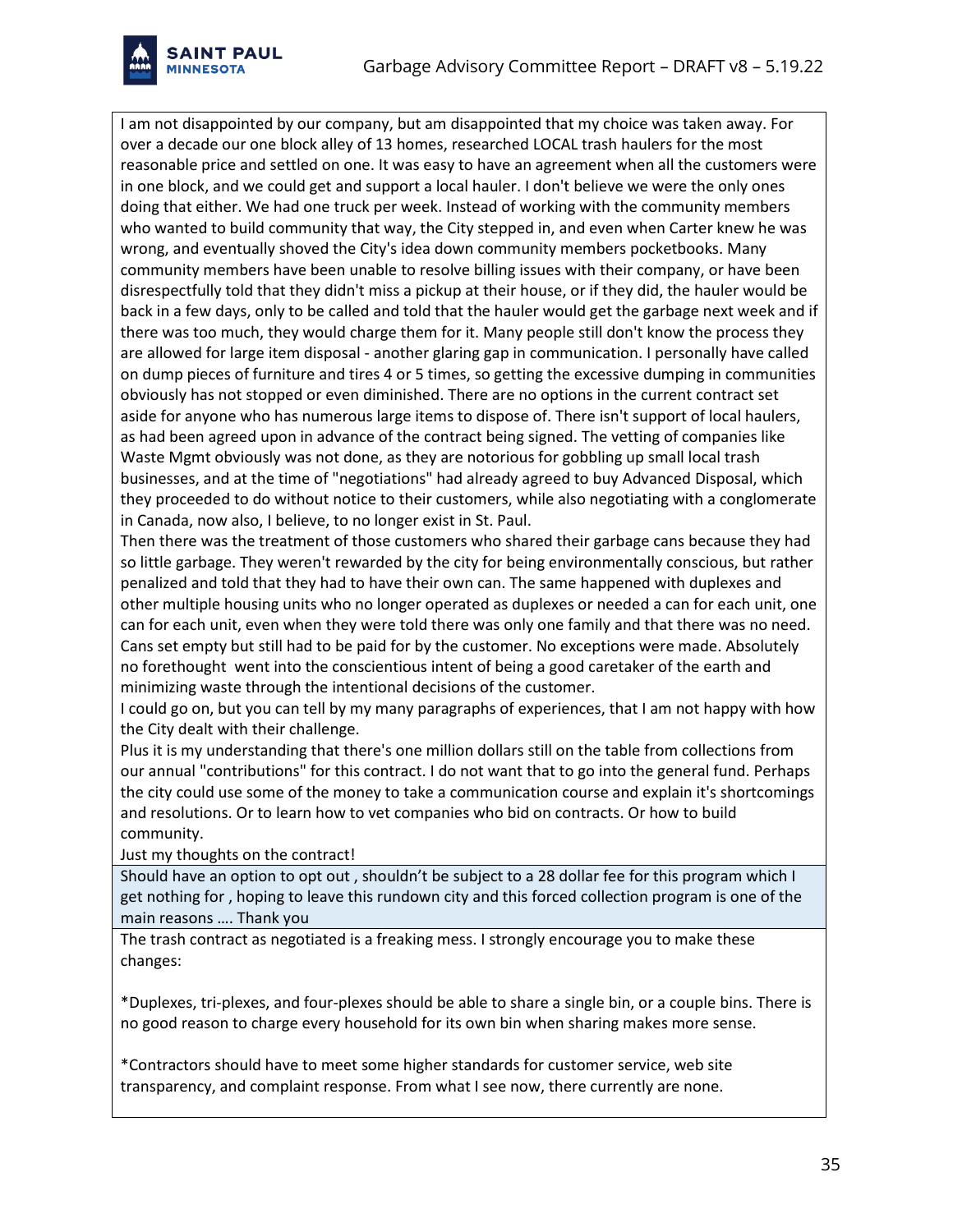

\*There should be a cap on price increases, or (better yet) contracts should include fixed prices for 5 years.

\*Rules and policies governing disposal of bulky items and Christmas trees need to be standardized for all vendors on this contract, then widely posted and obeyed.

\*I believe the City Council has badly mismanaged this contract. It needs regular oversight from the people who actually use it. It would make me feel better if the contractors had to answer to a public board consisting of private citizens and City staff, with at most one (1) Council member.

May I say, in passing, that Waste Management is an unethical vendor and has execrable customer service standards.

Please allow our four unit buildings to have less than four carts which we don't need and also don't have room for. Before the new trash program we had two large carts which served our properties well.

Please eliminate requirement that each unit of a 1-4 unit building must have its own trash bin. It adds unnecessary costs and contributes to higher rents as landlords recoup the expense.

We live in an association in Saint Paul comprised of 232 condimium units and 52 townhomes. All but one of the townhomes is in a group of four, one a group of five. We had one garbage hauler for the entire Association, because we are one community. We as homeowners contribute, through our monthly dues, to all costs related to the community including trash and recycling pickup. We don't pay the bill individually, our Association does.

When this trash program was instituted we were required to find a new hauler for the townhomes because of the 1 - 4 unit "rule". We tried to communicate that our governing documents state that we are one community, that we all contribute to items such as trash based on our particular cost center and percentage of ownership. We got absolutely nowhere. So, we have two haulers rather than one. The townhome trash costs doubled for us. Our costs are broken out to different cost centers so we have the privilege, if you will, of paying twice as much or more.

This was poorly thought out and I suspect poorly understood that Associations are one community, not individual homes on individual lots.

I don't know if this has been part of the discussion but would like the issue addressed and remedied.

We need to be able to opt out of organized garbage collection and be able to take our trash to whatever disposal site we choose to dispose of it.

Please. Please, get rid of the 1-4 unit rentals that have to have service. This is not right to force people to HAVE to have a trash can. It's obvious this is just a money grab. My rental properties do not have the space (or a need) for 2 containers per unit.

I would like to opt out.

Amnesty for those who have never used the service but have continued to be billed.

I've owned this building for over 30 years. I always took care of my own garbage. My cost was at a 1/3 of what I am paying now.

Now, with higher garbage cost, I have to up the rent to the tenants. I have to pass it along.